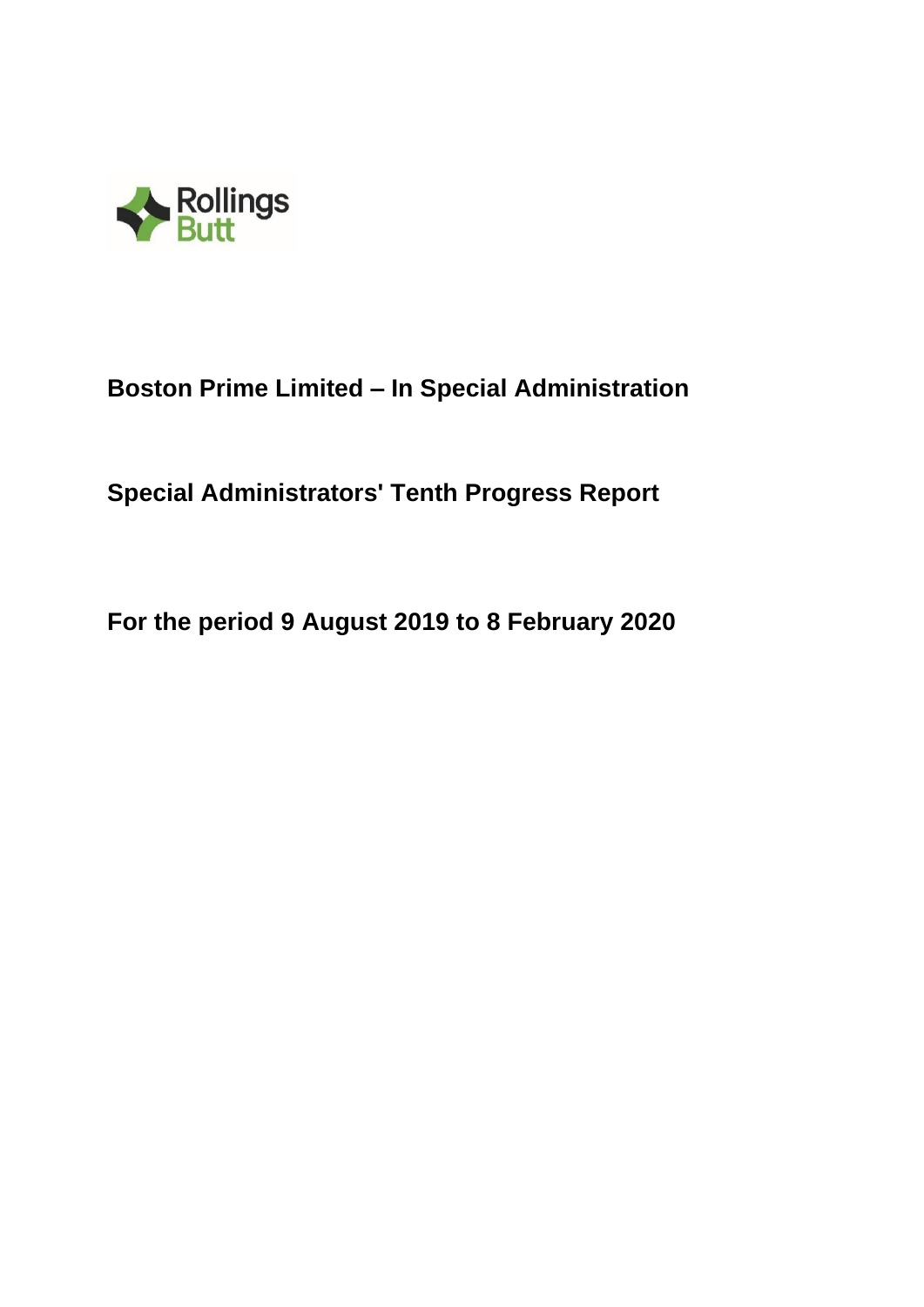

# **CONTENTS**

- 1 Purpose of this report
- 2 Statutory information
- 3 Progress of the Special Administration
- 4 Assets still to be realised
- 5 Special Administrators' costs
- 6 Expenses incurred in the period 9 August 2019 to 8 February 2020
- 7 Estimated outcome for creditors
- 8 Ending the Special Administration
- 9 Creditors' rights
- 10 Next report

# **APPENDICES**

- A i) Receipts and payments account from 9 August 2019 to 8 February 2020, and;
	- ii) Cumulative receipts and payments account from 9 February 2015 to 8 February 2020, both in GBP and native currency
- B i) Time analysis for the period from 9 August 2019 to 8 February 2020, and;

ii) Time analysis for the period 9 February 2015 to 8 February 2020.

- C Additional information in relation to Special Administrators' fees pursuant to Statement of Insolvency Practice 9
- D Narrative guide to activities undertaken by the Special Administrators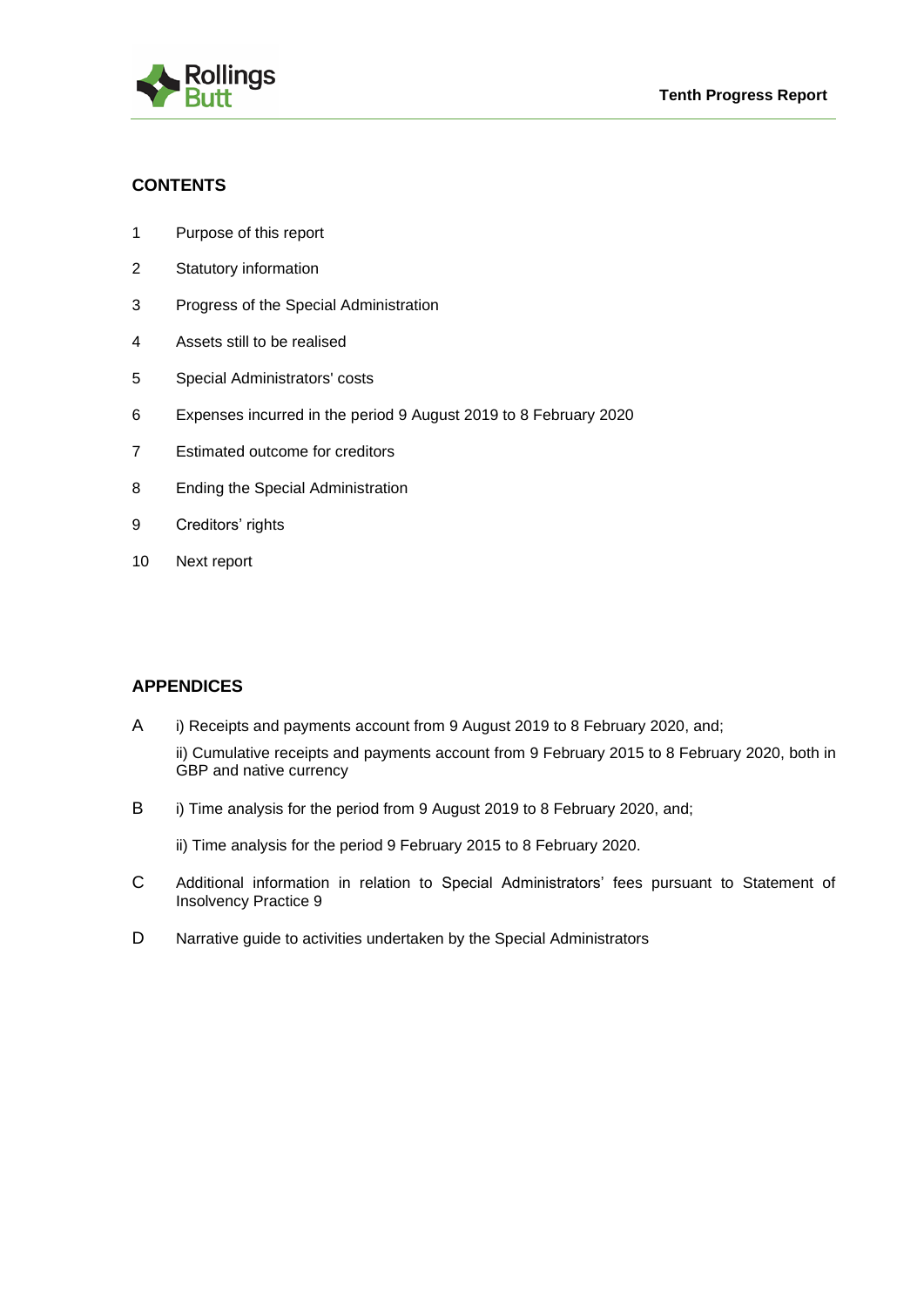

#### **1 Purpose of this report**

- 1.1 The purpose of this report is to provide clients and creditors with information in relation to the progress of the Special Administration of Boston Prime Limited ("the Company") for the period 9 August 2019 to 8 February 2020 ("the Period"). It should be read in conjunction with the previous nine six monthly progress reports covering the period 9 February 2015 to 8 August 2019.
- 1.2 The report has only been prepared for the purpose of compliance with statutory requirements under the Insolvency Act 1986, Insolvency (England and Wales) Rules 2016 (as amended) and The Investment Bank Special Administration Regulations 2011 ("SAR"). It has not been prepared for any other purpose and is not intended, nor suitable to be used, to inform any investment decision in relation to any debt of, or any financial interest in, the Company.
- 1.3 Any person that chooses to rely on any information referred to in this report for any purpose or in any context other than for the purpose of this report referred to above does so at their own risk.
- 1.4 To the fullest extent permitted by law, the Special Administrators, their firm, its employees and agents, do not have or assume any responsibility, and will not accept any liability in respect of, or as a result of, any decision or action taken, or refrained from, as a result of information contained in this report.

#### **2 Statutory information**

- 2.1 My colleague, Steve Butt, and I were appointed Joint Special Administrators of the Company on 9 February 2015 by the High Court of England and Wales under court reference number 1051 of 2015.
- 2.2 This Special Administration is being handled by Rollings Butt LLP ("Rollings Butt") of 6 Snow Hill, London, EC1A 2AY.
- 2.3 The trading address of the Company was Citypoint Suite 1248, 1 Ropemaker Street, London, EC2Y 9HT.
- 2.4 The registered office of the Company is c/o Rollings Butt LLP, 6 Snow Hill, London, EC1A 2AY and its registered number is 07435569. The Company is authorised and regulated by the Financial Conduct Authority ("FCA"), with the firm reference number 539846. However, I refer you to section 3.14 of this report regarding further information in this regard.
- 2.5 The Special Administrators' proposals were approved without modification by a meeting of the Company's clients and creditors held on 8 April 2015. A creditors' committee ("the Committee") was formed.

#### **3 Progress of the Special Administration**

#### *Objectives and strategy of the Special Administration*

- 3.1 As detailed in previous progress reports, and in accordance with the Special Administration Regime under the SAR, the Special Administrators have three objectives ("the Objectives") although the order in which they appear does not indicate a hierarchy of priority between them:
	- 1) to ensure the return of client assets as soon as is reasonably practicable;
	- 2) to ensure timely engagement with market infrastructure bodies and the authorities;
	- 3) to either
		- a) rescue the investment bank as a going concern, or
		- b) wind it up in the best interests of the creditors.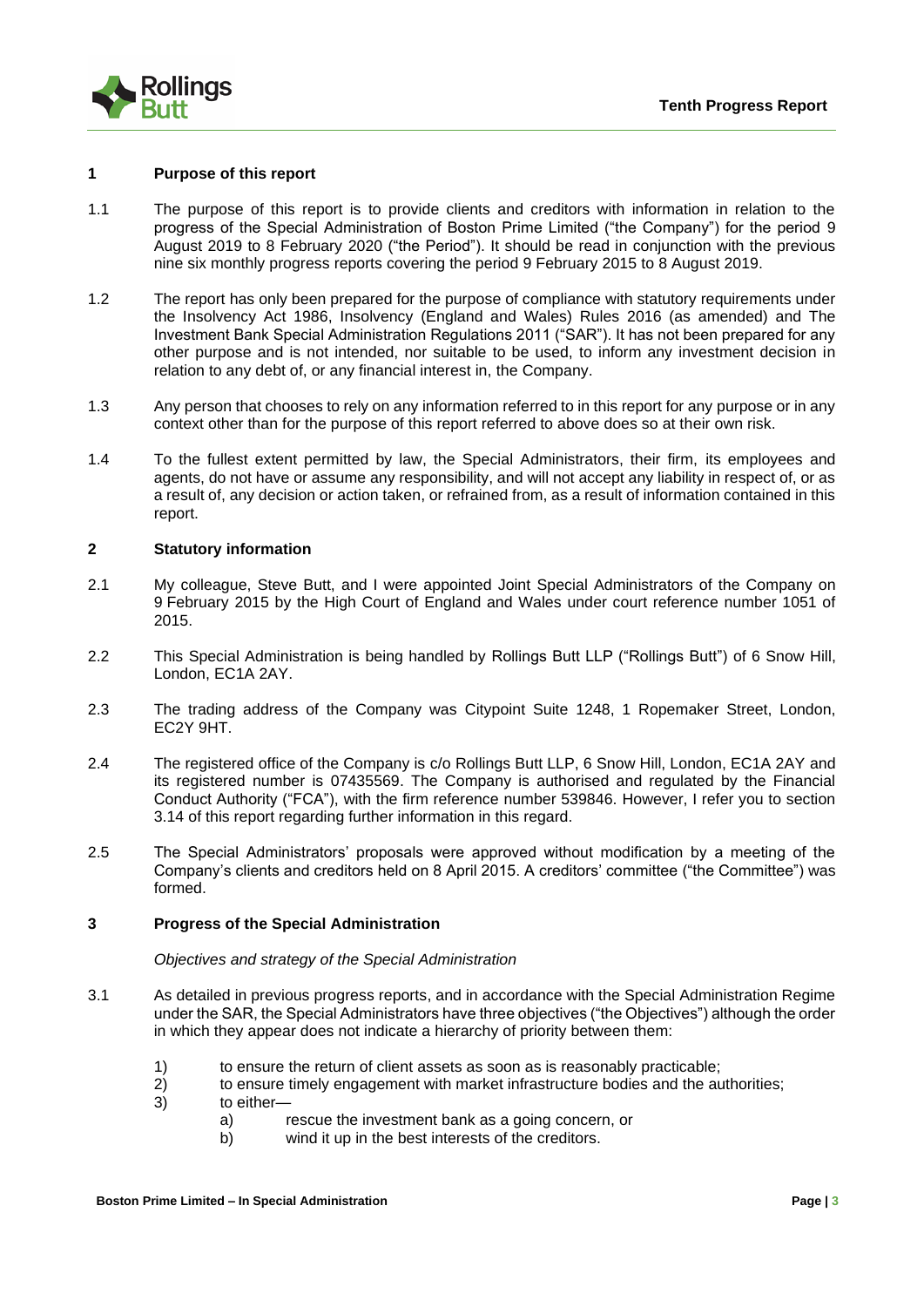I have outlined the Special Administrators' progress in achieving these objectives during the Period below.

#### *Receipts and payments account*

- 3.2 Attached at Appendix A(i) is a Receipts and Payments account for the period 9 August 2019 to 8 February 2020 as well as a cumulative account (Appendix A(ii)) for the full period of the Special Administration, both in GBP and native currency.
- 3.3 During the Period, the sum of £5,537.72 excluding Value Added Tax ("VAT") was paid in respect of legal fees. These fees were paid to the Special Administrators' Maltese and UK legal advisors.

*VAT* 

- 3.4 As you will recall from previous progress reports, whilst the Company is registered for VAT it is subject to partial exemption special method, as agreed with HM Revenue and Customs ("HMRC"). As such, only 94.97% of VAT reclaims submitted are recoverable. As a consequence of this method, the Company has incurred irrecoverable VAT in the Period of £55.71. Irrecoverable VAT for the duration of the Special Administration totals £16,987.83.
- 3.5 In this, and previous six-monthly reports, expenses paid in the Special Administration are shown net of VAT and the cumulative amount of VAT paid is shown as VAT receivable.

*Corporation Tax ("CT")*

3.6 CT Returns continue to be submitted to HMRC for the period of the Special Administration.

*Client money claims and distribution*

3.7 As advised in previous progress reports, the Special Administrators have processed all payments in respect of Client Money Claimants.

#### *Unsecured Dividends*

- 3.8 As previously reported, the Special Administrators have declared and paid two interim dividends to its unsecured creditors totalling 31.3208 pence in the GBP.
- 3.9 To date, I have agreed claims totalling £10,778,899.41 compared to estimated claims declared on the statement of affairs of £11,070,452. Dividend payments to unsecured creditors total £3,362,971.66.
- 3.10 The Special Administrators do not anticipate being in a position to pay any further dividends to unsecured creditors until there is clarity on what, if any, further assets are realisable. Further information on asset realisation is detailed in section 4 of this report.

#### *Regulatory Matters*

3.11 As you will recall from previous progress reports, the Special Administrators continue to liaise with the Financial Conduct Authority ("FCA"), keeping them informed of the progress being made and providing information when required.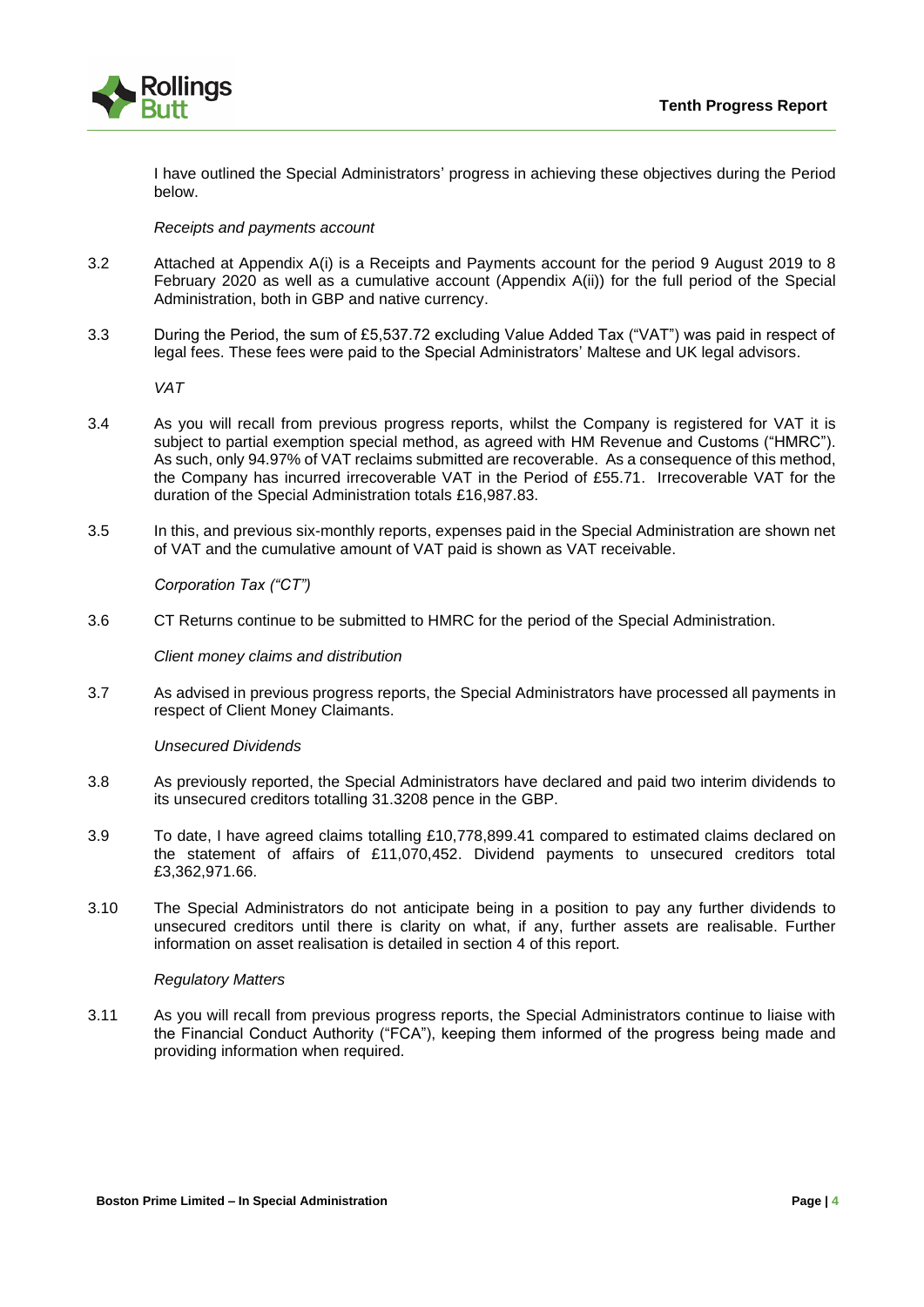

- 3.12 The Special Administrators have also continued to co-operate with the Financial Services Compensation Scheme ("FSCS"), assisting them in the process of claims by providing information on claimants. I can confirm that the FSCS have made payments to a number of the Company's creditors who met the relevant requirements to be able to submit a claim to the FSCS. For the avoidance of doubt, information in respect of potential compensation claims has been disclosed to creditors previously and can be found at [http://www.rollingsbutt.com/case-documents/bostonprime.](http://www.rollingsbutt.com/case-documents/bostonprime)
- 3.13 As all matters relating to client money claims have been resolved, the Special Administrators have been informed that the Company no longer meets the criteria to maintain its FCA registration. As such, the Special Administrators are in the process of cancelling the Company's part 4a permissions relating to its FCA registration, which will de-register the Company from being an authorised member of the FCA.

#### *Debtors*

3.14 As detailed in previous reports, any further recoveries from the Company's debtors are unlikely and therefore it is not cost-effective to continue to actively pursue these debts. Should any new evidence emerge to assist the Special Administrators in collecting the outstanding sums due, they will reanalyse the position accordingly.

#### **4 Assets still to be realised**

#### *Liquidity providers*

- 4.1 In previous progress reports, it has been stated that the Company has commenced legal proceedings in Malta against one of the Company's liquidity providers relating to activity on the Company's trading account in the aftermath of the Swiss National Bank's decision to de-couple the Swiss Franc from the Euro on 15 January 2015.
- 4.2 Owing to the sensitive and confidential nature of these proceedings, a detailed account of the progress in this respect cannot be disclosed in this report. Creditors will recall, however, that I have attended multiple hearings in Malta to give evidence. Creditors will further recall that the Maltese Court ruled in the Company's favour with respect to the defendant's preliminary plea regarding Malta being the appropriate jurisdiction for the claim.
- 4.3 The Special Administrators regularly update the Company's Creditors Committee in respect of the progress of the litigation, and the key aspects and decisions of the proceedings are discussed and agreed with the Committee.

#### *BT Prime*

- 4.4 As advised in previous progress reports, the Company submitted a claim of US\$7.2m in the bankruptcy of BT Prime Ltd ("BT Prime"). This was partially agreed at US\$1.7m, and the balance of US\$5.5m remains to be adjudicated. The Company has received an initial dividend of US\$124,185 (£96,133) in relation to the agreed claim of US\$1.7m.
- 4.5 The Special Administrators have continued to liaise with the legal representatives of BT Prime in respect of their progress in the Bankruptcy. The legal representatives for BT Prime are undertaking an action in the US and we understand there has been no resolution in this regard, save for the Court decreeing that the US is the relevant jurisdiction. BT Prime's proceedings in the US are of a confidential nature and a detailed account of its progress cannot be provided here.
- 4.6 Since the Company is the largest creditor in BT Prime's Bankruptcy, a significant dividend is expected should BT Prime be successful in their litigation. The proceedings in the US are ongoing and we will provide an update on their progress in the next report.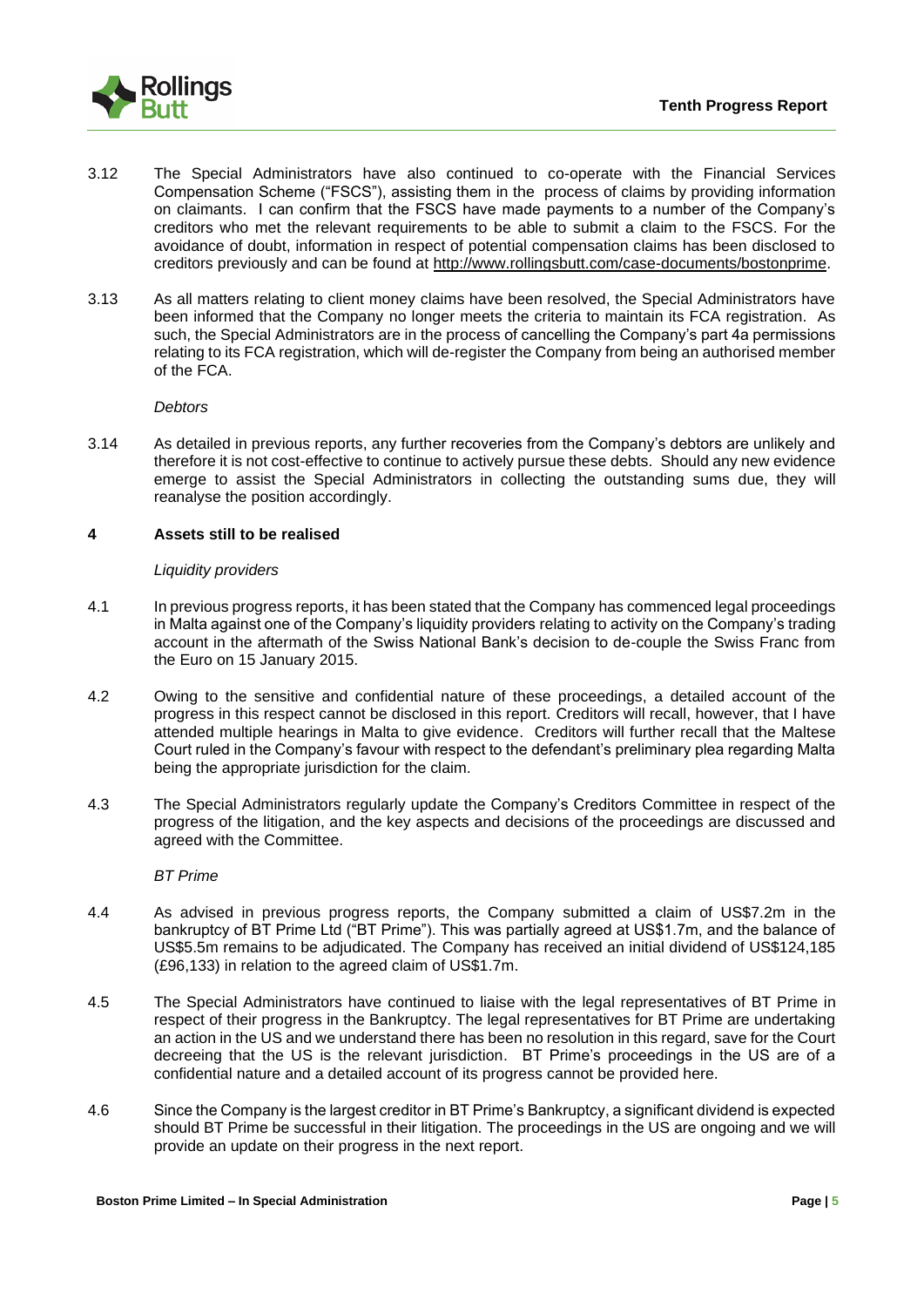

#### **5 Special Administrators' costs**

#### *Remuneration*

- 5.1 The basis of the Special Administrators' remuneration has been agreed by the Committee by reference to the time properly spent by them and their staff in attending to matters arising in the Special Administration and can be drawn as and when funds permit.
- 5.2 Time costs for the period from 9 August 2019 to 8 February 2020 are £10,659.50. This represents 44.2 hours at an average rate of £241.17 per hour. Attached as Appendix B (i) is a Time Analysis which provides details of the activity costs incurred by staff grade during this period in respect of the costs fixed by reference to time properly spent by the Joint Special Administrators and their staff in managing the Special Administration.
- 5.3 Time costs for the period 9 February 2015 to 8 February 2020 total £908,888.50. This represents 3,746.6 hours at an average cost of £242.59 per hour. A cumulative Time Analysis is also attached at Appendix B (ii).
- 5.4 Whilst the Joint Special Administrators' remuneration allows for funds to be drawn as and when funds are available, it was agreed with the Committee that only 80% of the Special Administrators' time costs incurred for the period from 1 May 2015 to 30 June 2018 would be drawn with the remaining balance to be considered at a later date. Remuneration since this period is drawn in accordance with the agreed resolutions and on discussion with the Committee. Further details can be found at Appendix C.
- 5.5 In the period from 9 August 2019 to 8 February 2020, no invoices have been raised in relation to the Special Administrators' remuneration. Post appointment fees to date and drawn on account total £750,635 (excl. VAT).
- 5.6 A narrative guide to the Special Administrators' time costs has been included at Appendix D and a copy of 'A Creditors' Guide to Administrators' Fees' is available on request or can be downloaded from [http://www.insolvency-practitioners.org.uk/regulation-and-guidance/guides-to-fees.](http://www.insolvency-practitioners.org.uk/regulation-and-guidance/guides-to-fees)
- 5.7 Attached as Appendix C is additional information in relation to this firm's policy on staffing, the use of subcontractors, disbursements and details of our current charge-out rates by staff grade.

*Category 1 and Category 2 disbursements*

- 5.8 As disclosed in previous reports, the Committee passed a resolution authorising the Special Administrators to draw their Category 2 disbursements in accordance with the rates referred to in our proposals. A further schedule of these rates, and information on Category 1 disbursements, is attached at Appendix C.
- 5.9 From 9 August 2019 to 8 February 2020, the following disbursements have been incurred but not paid:

| <b>Type and Purpose</b>                     | Cost (£) | VAT(E) | Total $(E)$ |
|---------------------------------------------|----------|--------|-------------|
| <b>Category 2 Disbursements</b><br>Printing | 9.15     | 1.83   | 10.98       |
|                                             |          |        |             |
| <b>Total</b>                                | 9.15     | 1.83   | 10.98       |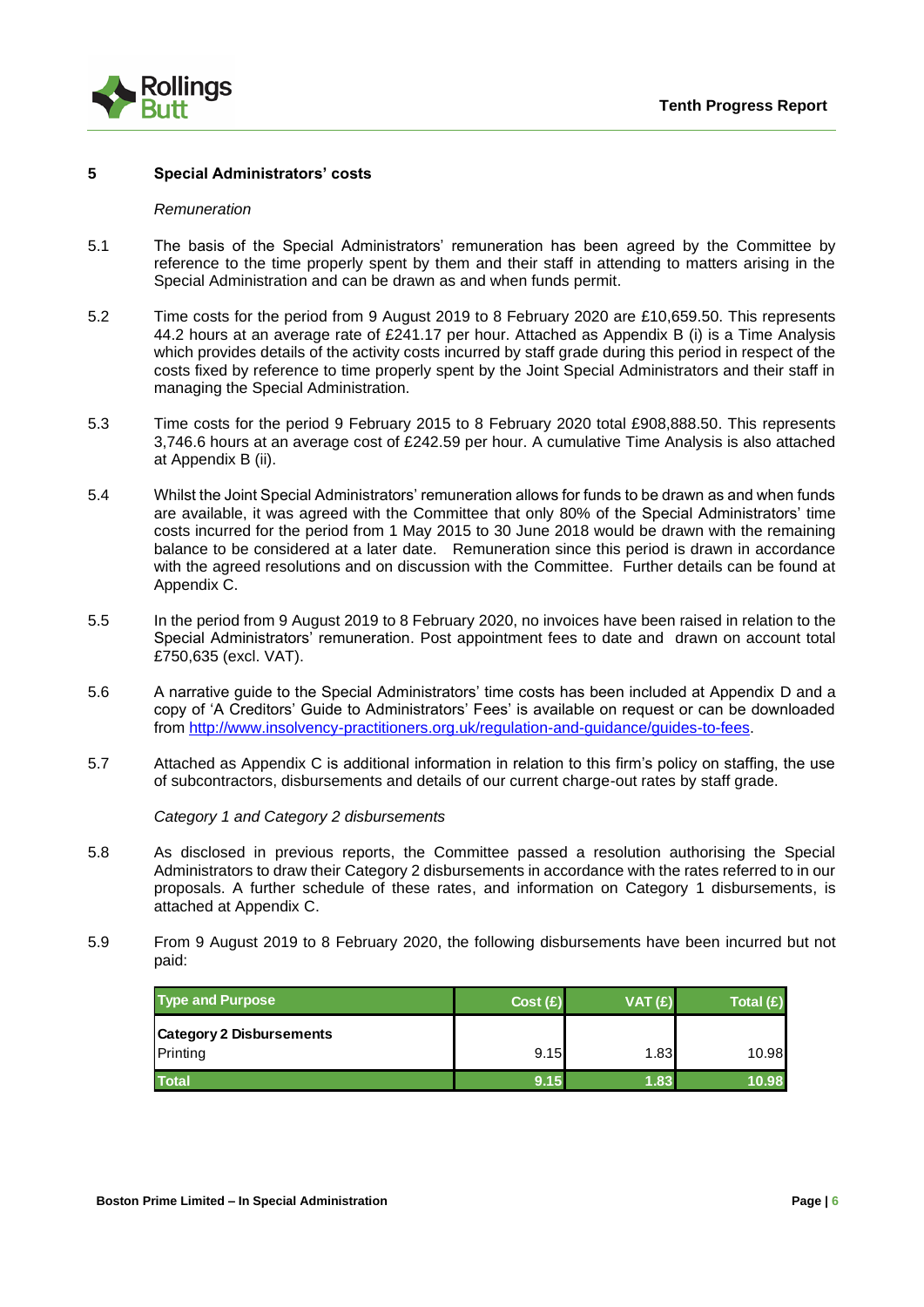

#### **6 Expenses incurred in the period 9 August 2019 to 8 February 2020**

6.1 The following expenses have been incurred in the Period:

| <b>Supplier/Service Provider</b>                   | Nature of expense<br>incurred | <b>Amount incurred in</b><br>Period $(E)$ | Paid to date $(f)$ |
|----------------------------------------------------|-------------------------------|-------------------------------------------|--------------------|
| Camilleri Preziosi                                 | Legal fees and expenses       | 4.901                                     | 4,901              |
| <b>ICMS Cameron McKenna</b><br>Nabarro Olswang LLP | Legal fees and expenses       | 637                                       | 637                |
| Barclays Bank Plc                                  | <b>Bank charges</b>           |                                           | 3                  |
| <b>Total</b>                                       |                               | 5.541                                     | 5.541              |

- 6.2 Details of the rationale for appointing the professional advisers that the Special Administrators are working with on this matter are set out at Appendix C.
- 6.3 For previously incurred expenses please review the Special Administrators' previous progress reports.

#### **7 Estimated outcome for creditors**

*Clients with FCA CASS Protection*

7.1 The client money distributions have now been paid. No further client money distributions are anticipated. The return to client money creditors was c.90 pence in the pound.

*Secured creditors and Prescribed Part*

7.2 There is no registered security giving charges over the assets of the Company. Consequently, the provisions of S176A of the Insolvency Act 1986 in relation to a Prescribed Part will not apply.

#### *Preferential creditors*

7.3 As previously reported, the only preferential claim in the Special Administration was paid in full in October 2016.

*Non-preferential unsecured creditors*

7.4 Details in respect of further dividends to unsecured creditors can be found earlier in this report and, as stated, whilst it is not anticipated that a further dividend will be payable, this is based on the expectation that no further realisations are achieved.

#### **8 Ending the Special Administration**

- 8.1 At this stage, the Special Administrators intend to seek their discharge from liability under Paragraph 98 (2)(c) of schedule B1 to the Insolvency Act 1986 (as that provision applies to special administrations) immediately upon their appointment as Special Administrators ceasing to have effect. This will require the Special Administrators applying to the court.
- 8.2 As this is a Special Administration, under SAR the provisions of Paragraph 76 of Schedule B1 to the Insolvency Act 1986, which refer to an automatic end of an administration after 12 months, do not apply.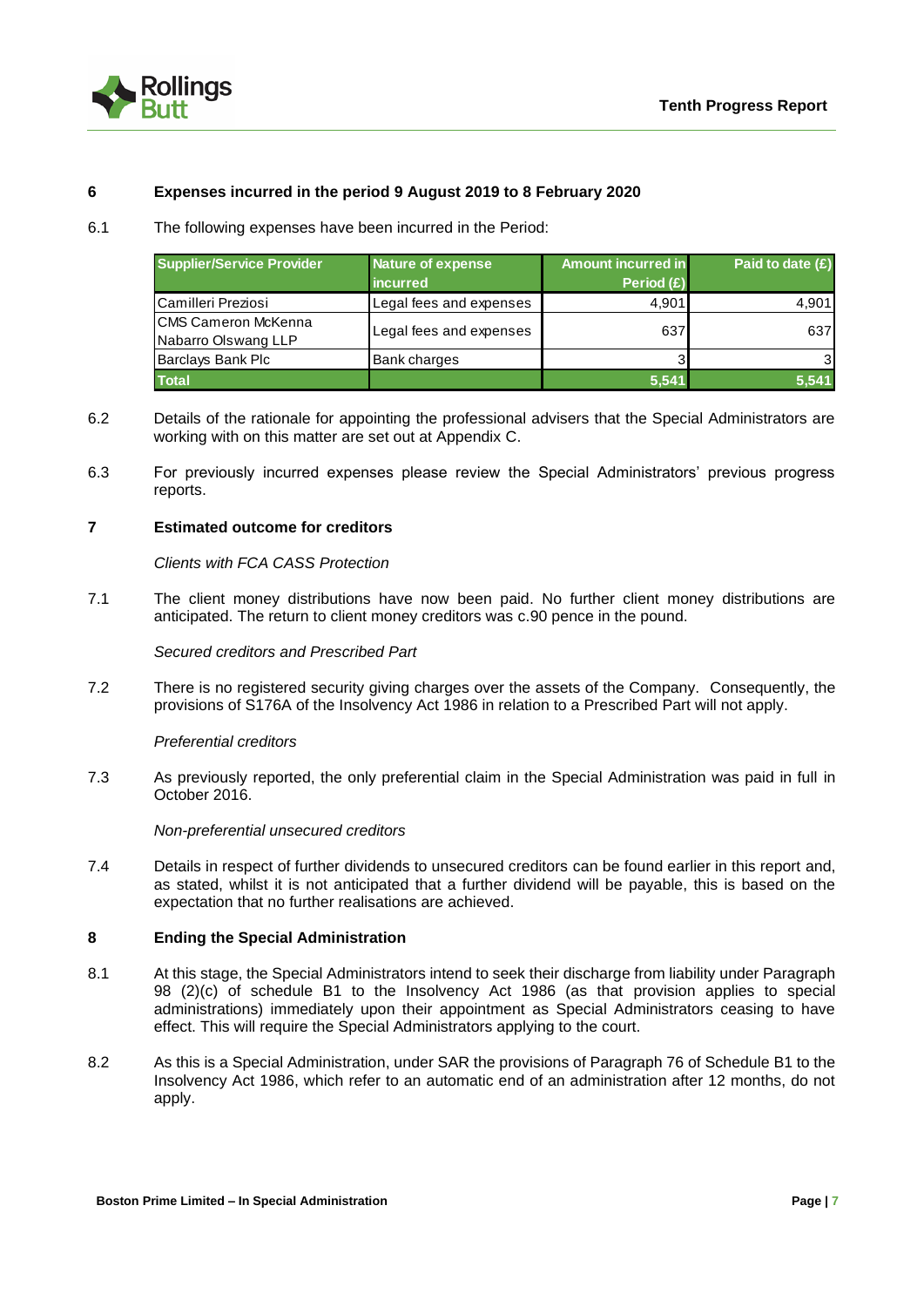

#### **9 Creditors' rights**

- 9.1 Within 21 days of the receipt of this report, a secured creditor, or an unsecured creditor (with the concurrence of at least 5% in value of the unsecured creditors) may request in writing that the Special Administrators provide further information about their remuneration or expenses (other than pre-Special Administration costs) which have been itemised in this progress report.
- 9.2 Any secured creditor, or an unsecured creditor (with the concurrence of at least 10% in value of the unsecured creditors) may within 8 weeks of receipt of this progress report make an application to court on the grounds that, in all the circumstances, the basis fixed for the Special Administrators' remuneration is inappropriate and/or the remuneration charged or the expenses incurred by the Special Administrators, as set out in this progress report, are excessive.

#### **10 Next report**

10.1 The Special Administrators are required to provide a progress report within one month of the end of the next six months of the Special Administration, or earlier if the Special Administration has been finalised.

Yours faithfully For Boston Prime Limited

Molberg

Mike Rollings Joint Special Administrator

Michael David Rollings and Steven Edward Butt were appointed as Joint Special Administrators of Boston Prime Limited by order of the High Court on 9 February 2015.

The affairs, business and property of the Company are being managed by the Joint Special Administrators who act as agents of the Company and without personal liability.

Michael David Rollings and Steven Edward Butt are licensed to act in the UK as insolvency practitioners by the Insolvency Practitioners Association.

Boston Prime Limited is authorised and regulated by the Financial Conduct Authority, reference number 539846. The Company Number is 07435569 and the registered office is 6 Snow Hill, London. EC1A 2AY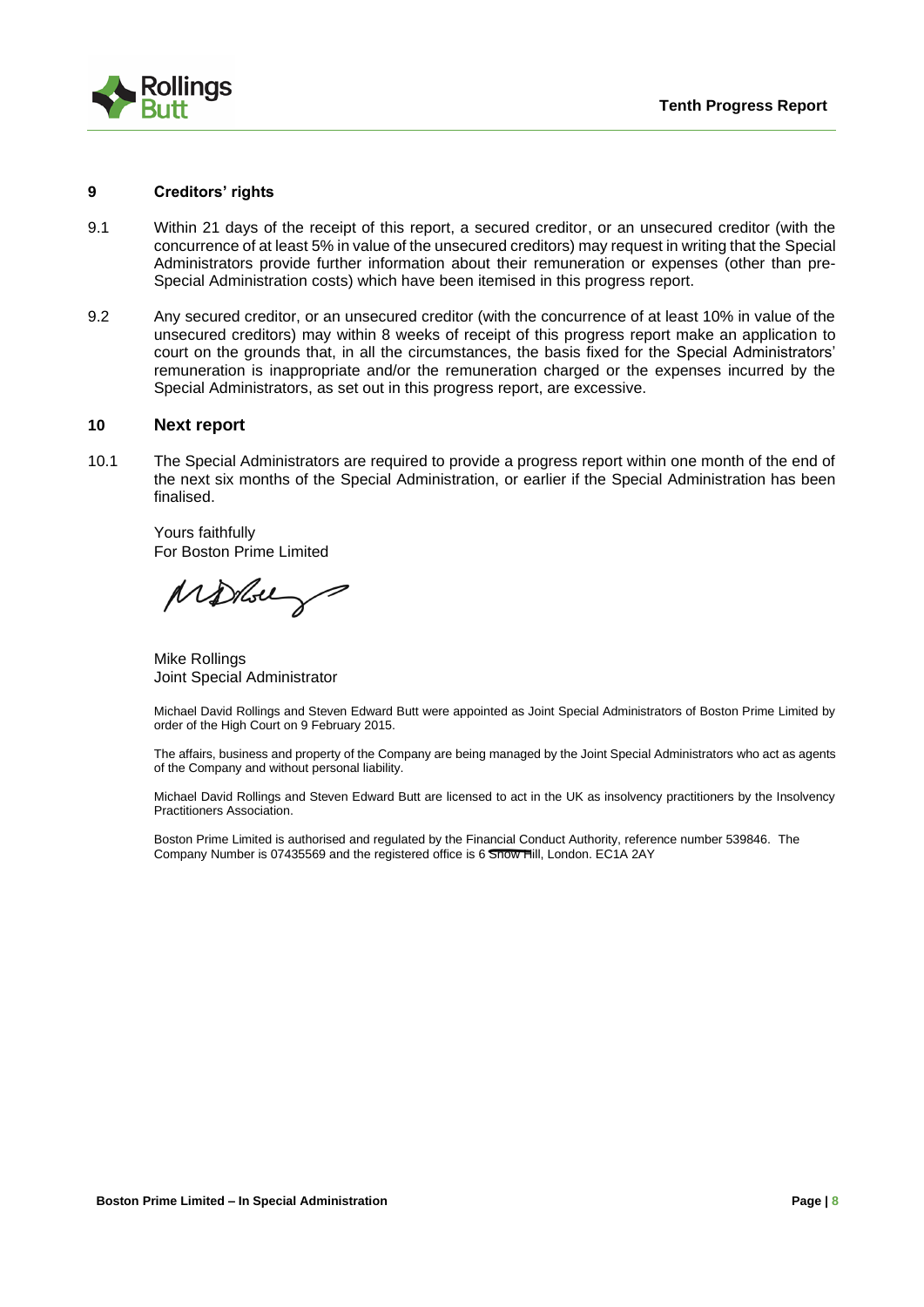

#### **RECEIPTS AND PAYMENTS ACCOUNT FOR THE PERIOD FROM 9 AUGUST 2019 TO 8 FEBRUARY 2020 (IN GBP)**

| Statement of Affairs (£) ASSET REALISATIONS |                                                                                                                                                                                                                                                                                                                                                                                                                                                                                                                                                                                                                                                                                                                                                                                                       | (E)                   | <b>USD Accounts (£)</b> | EUR Accounts (£) | <b>AUD Accounts (£)</b> | <b>PLN Accounts (£)</b> | <b>JPY Accounts (£)</b> |
|---------------------------------------------|-------------------------------------------------------------------------------------------------------------------------------------------------------------------------------------------------------------------------------------------------------------------------------------------------------------------------------------------------------------------------------------------------------------------------------------------------------------------------------------------------------------------------------------------------------------------------------------------------------------------------------------------------------------------------------------------------------------------------------------------------------------------------------------------------------|-----------------------|-------------------------|------------------|-------------------------|-------------------------|-------------------------|
| 2,194,248 Debtors                           | 590,896 "Client Funds" Accounts<br>3,890,559 Cash at Bank<br>Interest Received<br>Pre-Appointment Bank Refund<br>Pre-Appointment Bank Interest<br>14,945 Liquidity Provider Trading Account                                                                                                                                                                                                                                                                                                                                                                                                                                                                                                                                                                                                           |                       |                         |                  |                         |                         |                         |
|                                             | <b>Total Receipts</b>                                                                                                                                                                                                                                                                                                                                                                                                                                                                                                                                                                                                                                                                                                                                                                                 |                       |                         |                  |                         |                         |                         |
|                                             | <b>COSTS OF REALISATIONS</b><br><b>IT Suppliers</b><br><b>Statutory Advertising</b><br>Stationery & Postage<br>Storage Costs<br>(4,449) Trade & Expense Creditors<br>Legal Fees<br><b>Legal Disbursements</b><br>Accountants Fees (Tax Advisors)<br>(560,896) "Client Funds"<br>(11,070,452) "Customer Funds"<br><b>Bank Charges</b><br>(182,855) Liquidity Provider Trading Account<br>Intercompany Transfer to GBP<br>Special Administrators' Insurance Bond<br>Special Administrators' Pre Appointment Fees<br>Special Administrators' Post Appointment Fees<br>Special Administrators' Disbursements<br>Employee Arrears/Holiday Pay<br>Client Money Dividend<br><b>Unsecured Creditors Dividend</b><br><b>Unclaimed Dividend</b><br>Corporation Tax<br>Irrecoverable VAT<br><b>DISTRIBUTIONS</b> | (5,538)<br>(3<br>(56) |                         |                  |                         |                         |                         |
|                                             | (221,750) Ordinary Shareholders                                                                                                                                                                                                                                                                                                                                                                                                                                                                                                                                                                                                                                                                                                                                                                       |                       |                         |                  |                         |                         |                         |
|                                             | <b>Total Payments</b>                                                                                                                                                                                                                                                                                                                                                                                                                                                                                                                                                                                                                                                                                                                                                                                 | (5, 596)              |                         |                  |                         |                         |                         |
|                                             | <b>Net Receipts/(Payments)</b>                                                                                                                                                                                                                                                                                                                                                                                                                                                                                                                                                                                                                                                                                                                                                                        | (5,596)               |                         |                  |                         |                         |                         |

Notes:

Foreign Currency rate used as at 6 March 2015: USD 1.5060; EUR 1.3871; AUD 1.9529; PLN 5.7250; JPY182.1316 All figures are exclusive of VAT. Please refer to the progress report for further information on potential VAT recovery.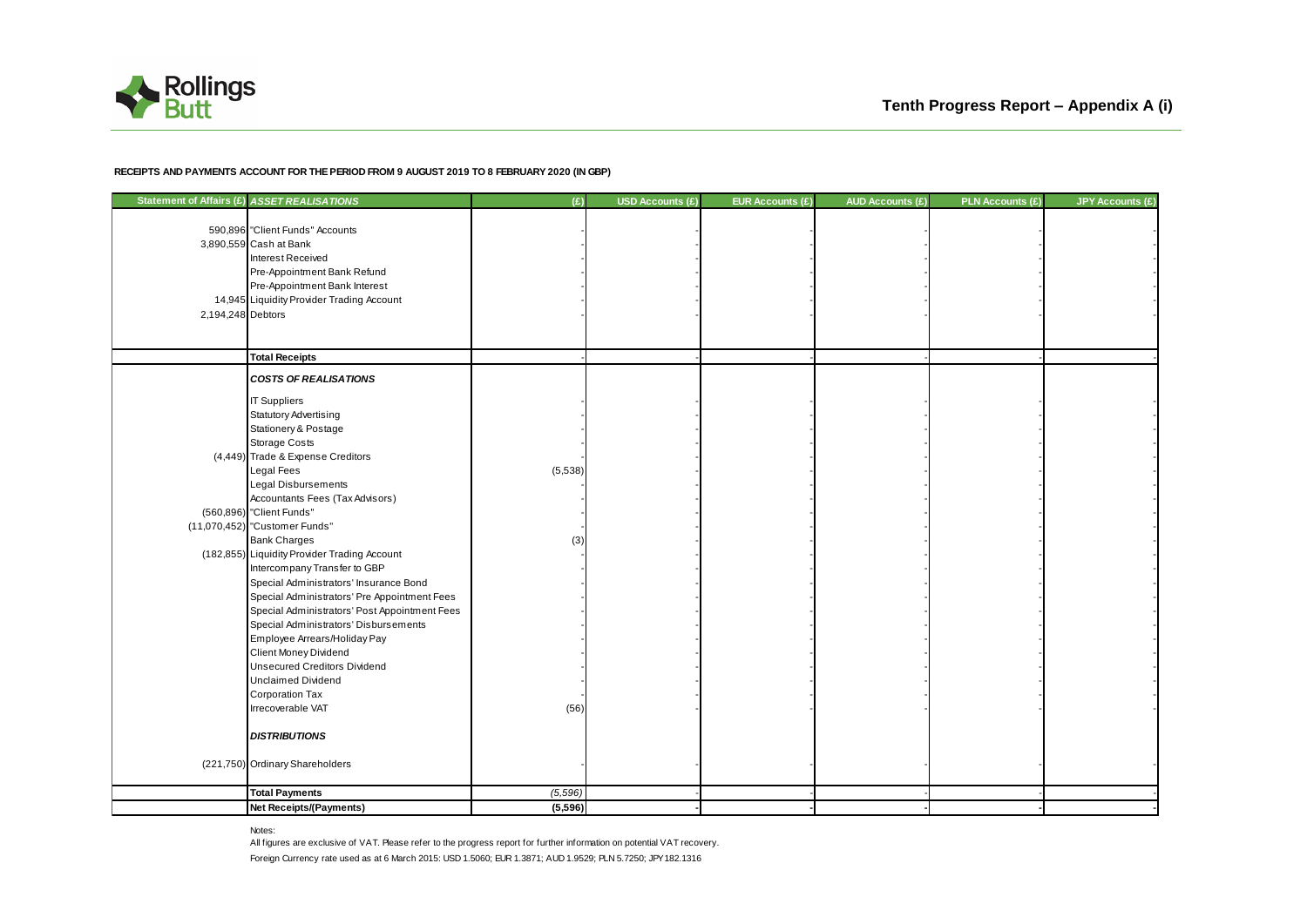

#### **RECEIPTS AND PAYMENTS ACCOUNT FOR THE PERIOD FROM 9 FEBRUARY 2015 TO 8 FEBRUARY 2020 (IN GBP)**

| Statement of Affairs (£) ASSET REALISATIONS |                                               | (E)         | <b>USD Accounts (£)</b> | EUR Accounts (£) | <b>AUD Accounts (£)</b> | <b>PLN Accounts (£)</b> | <b>JPY Accounts (£)</b> |
|---------------------------------------------|-----------------------------------------------|-------------|-------------------------|------------------|-------------------------|-------------------------|-------------------------|
|                                             | 590,896 "Client Funds" Accounts               |             | 603,099                 |                  |                         |                         |                         |
|                                             | 3,890,559 Cash at Bank                        | 4,986,101   | 2,812,206               | 292,477          | 502,352                 | 38,059                  | 289,808                 |
|                                             | Interest Received                             | 548         | 4,287                   |                  | 4,422                   |                         |                         |
|                                             | Pre-Appointment Bank Refund                   | 610         |                         |                  |                         |                         |                         |
|                                             | Pre-Appointment Bank Interest                 | 130         |                         |                  |                         |                         |                         |
|                                             | 14,945 Liquidity Provider Trading Account     |             | 701,232                 |                  |                         |                         |                         |
| 2,194,248 Debtors                           |                                               | 126,284     | 94                      |                  |                         |                         |                         |
|                                             |                                               |             |                         |                  |                         |                         |                         |
|                                             | <b>Total Receipts</b>                         | 5,113,672   | 4,120,917               | 292,477          | 506,773                 | 38,059                  | 289,808                 |
|                                             |                                               |             |                         |                  |                         |                         |                         |
|                                             | <b>COSTS OF REALISATIONS</b>                  |             |                         |                  |                         |                         |                         |
|                                             | <b>IT Suppliers</b>                           | (305)       |                         |                  |                         |                         |                         |
|                                             | <b>Statutory Advertising</b>                  | (14, 137)   |                         |                  |                         |                         |                         |
|                                             | Stationery & Postage                          | (3,982)     |                         |                  |                         |                         |                         |
|                                             | <b>Storage Costs</b>                          | (162)       |                         |                  |                         |                         |                         |
|                                             | (4,449) Trade & Expense Creditors             |             |                         |                  |                         |                         |                         |
|                                             | Legal Fees                                    | (438, 055)  |                         |                  |                         |                         | (9,571)                 |
|                                             | <b>Legal Disbursements</b>                    | (30, 722)   |                         |                  |                         |                         |                         |
|                                             | Accountants Fees (Tax Advisors)               | (10, 500)   |                         |                  |                         |                         |                         |
|                                             | (560,896) "Client Funds"                      |             |                         |                  |                         |                         |                         |
|                                             | (11,070,452) "Customer Funds"                 |             |                         |                  |                         |                         |                         |
|                                             | <b>Bank Charges</b>                           | (2, 493)    | (25)                    |                  |                         |                         | (50)                    |
|                                             | (182,855) Liquidity Provider Trading Account  |             |                         |                  |                         |                         |                         |
|                                             | Intercompany Transfer to GBP                  |             | (3,593,024)             | (292, 477)       | (506, 773)              | (38,059)                | (280, 187)              |
|                                             | Special Administrators' Insurance Bond        | (4,000)     |                         |                  |                         |                         |                         |
|                                             | Special Administrators' Pre Appointment Fees  | (42, 109)   |                         |                  |                         |                         |                         |
|                                             | Special Administrators' Post Appointment Fees | (750, 635)  |                         |                  |                         |                         |                         |
|                                             | Special Administrators' Disbursements         | (3, 523)    |                         |                  |                         |                         |                         |
|                                             | Employee Arrears/Holiday Pay                  | (663)       |                         |                  |                         |                         |                         |
|                                             | Client Money Dividend                         |             | (505, 687)              |                  |                         |                         |                         |
|                                             | <b>Unsecured Creditors Dividend</b>           | (3,364,231) |                         |                  |                         |                         |                         |
|                                             | <b>Unclaimed Dividend</b>                     | (17, 593)   |                         |                  |                         |                         |                         |
|                                             | <b>Corporation Tax</b>                        | (718)       |                         |                  |                         |                         |                         |
|                                             | Irrecoverable VAT                             | (16,988)    |                         |                  |                         |                         |                         |
|                                             | <b>DISTRIBUTIONS</b>                          |             |                         |                  |                         |                         |                         |
|                                             | (221,750) Ordinary Shareholders               |             |                         |                  |                         |                         |                         |
|                                             |                                               |             |                         |                  |                         |                         |                         |
|                                             | <b>Total Payments</b>                         | (4,700,816) | (4,098,736)             | (292, 477)       | (506, 773)              | (38,059)                | (289, 808)              |
|                                             | <b>Balance in hand</b>                        | 412,856     | 22,181                  |                  |                         |                         |                         |

Notes:

Foreign Currency rate used as at 6 March 2015: USD 1.5060; EUR 1.3871; AUD 1.9529; PLN 5.7250; JPY182.1316 All figures are exclusive of VAT. Please refer to the progress report for further information on potential VAT recovery.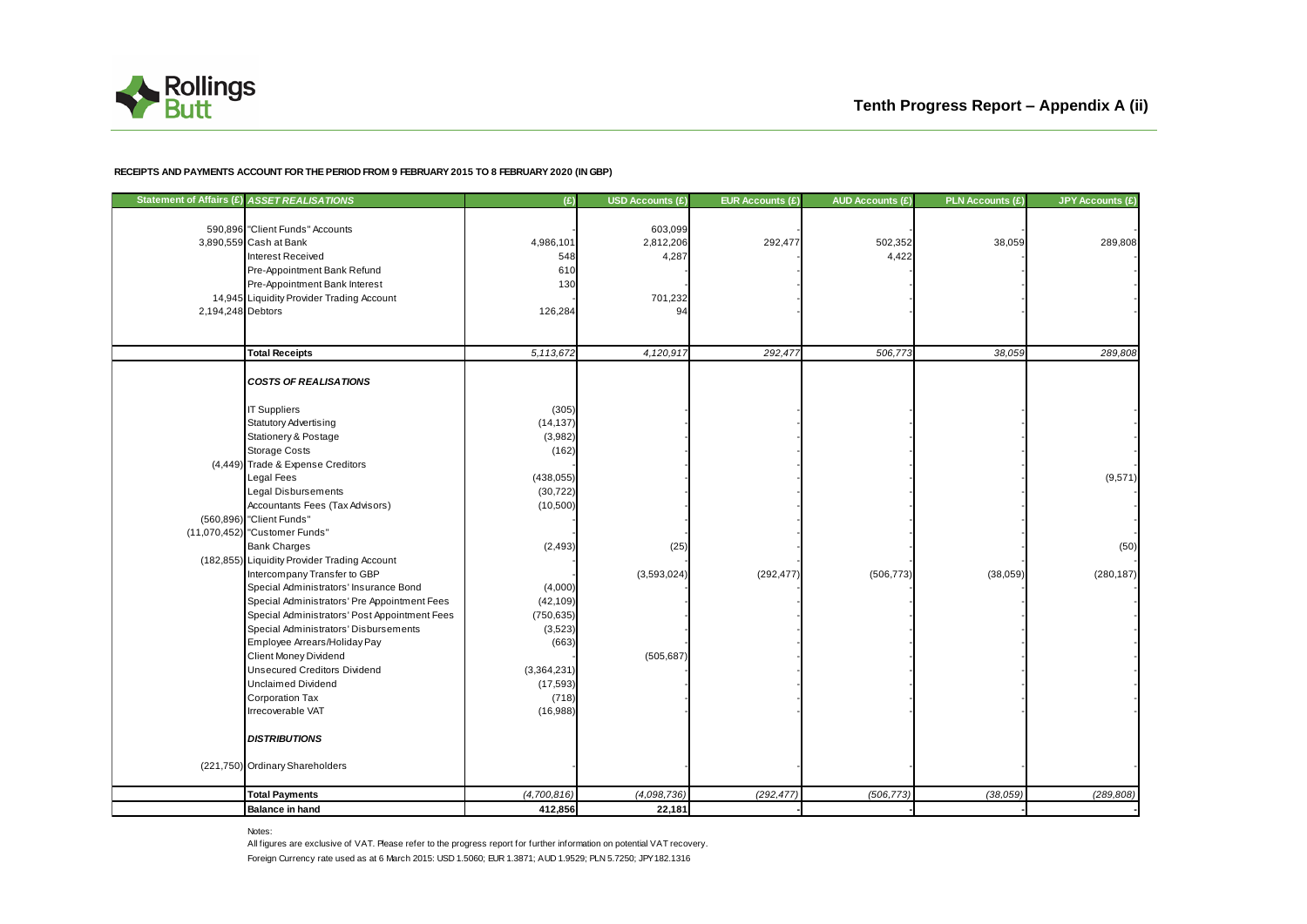

#### **RECEIPTS AND PAYMENTS ACCOUNT FOR THE PERIOD FROM 9 FEBRUARY 2015 TO 8 FEBRUARY 2020 (IN NATIVE CURRENCY)**

| Statement of Affairs (£) ASSET REALISATIONS |                                                                                                                                                                                                                 | (E)                                                    | <b>USD Accounts</b>           | <b>EUR Accounts</b> | <b>AUD Accounts</b> | <b>PLN Accounts</b> | <b>JPY Accounts</b>       |
|---------------------------------------------|-----------------------------------------------------------------------------------------------------------------------------------------------------------------------------------------------------------------|--------------------------------------------------------|-------------------------------|---------------------|---------------------|---------------------|---------------------------|
|                                             | 590,896 "Client Funds" Accounts<br>3,890,559 Cash at Bank<br>Interest Received<br>Pre-Appointment Bank Refund                                                                                                   | 4,986,101<br>548<br>610                                | 900,344<br>4,057,519<br>6,456 | 377,388             | 927,125<br>8,635    | 208,196             | 46,890,176                |
| 2,194,248 Debtors                           | Pre-Appointment Bank Interest<br>14,945 Liquidity Provider Trading Account                                                                                                                                      | 130<br>126,284                                         | 1,056,055<br>140              |                     |                     |                     |                           |
|                                             | <b>Total Receipts</b>                                                                                                                                                                                           | 5,113,672                                              | 6,020,514                     | 377,388             | 935,760             | 208,196             | 46,890,176                |
|                                             | <b>COSTS OF REALISATIONS</b><br><b>IT Suppliers</b>                                                                                                                                                             | (305)                                                  |                               |                     |                     |                     |                           |
|                                             | <b>Statutory Advertising</b><br>Stationery & Postage<br><b>Storage Costs</b>                                                                                                                                    | (14, 137)<br>(3,982)<br>(162)                          |                               |                     |                     |                     |                           |
|                                             | (4,449) Trade & Expense Creditors<br>Legal Fees<br>Legal Disbursements<br>Accountants Fees (Tax Advisors)                                                                                                       | (438, 055)<br>(30, 722)<br>(10, 500)                   |                               |                     |                     |                     | (1,743,256)               |
|                                             | (560,896) "Client Funds"<br>(11,070,452) "Customer Funds"                                                                                                                                                       |                                                        |                               |                     |                     |                     |                           |
|                                             | <b>Bank Charges</b><br>(182,855) Liquidity Provider Trading Account<br>Intercompany Transfer to GBP                                                                                                             | (2, 493)                                               | (37)<br>(5,225,508)           | (377, 388)          | (935, 760)          | (208, 196)          | (9,096)<br>(45, 137, 824) |
|                                             | Special Administrators' Insurance Bond<br>Special Administrators' Pre Appointment Fees<br>Special Administrators' Post Appointment Fees<br>Special Administrators' Disbursements<br>Employee Arreas/Holiday Pay | (4,000)<br>(42, 109)<br>(750, 635)<br>(3,523)<br>(663) |                               |                     |                     |                     |                           |
|                                             | Client Money Dividend<br><b>Unsecured Creditors Dividend</b><br><b>Unclaimed Dividend</b><br><b>Corporation Tax</b><br>Irrecoverable VAT                                                                        | (3,364,231)<br>(17, 593)<br>(718)<br>(16,988)          | (761, 753)                    |                     |                     |                     |                           |
|                                             | <b>DISTRIBUTIONS</b>                                                                                                                                                                                            |                                                        |                               |                     |                     |                     |                           |
|                                             | (221,750) Ordinary Shareholders                                                                                                                                                                                 |                                                        |                               |                     |                     |                     |                           |
|                                             | <b>Total Payments</b>                                                                                                                                                                                           | (4,700,816)                                            | (5,987,299)                   | (377, 388)          | (935, 760)          | (208, 196)          | (46,890,176)              |
|                                             | <b>Balance in hand</b>                                                                                                                                                                                          | 412,856                                                | 33,215                        |                     |                     |                     |                           |

Notes:

All figures are exclusive of VAT. Please refer to the progress report for further information on potential VAT recovery.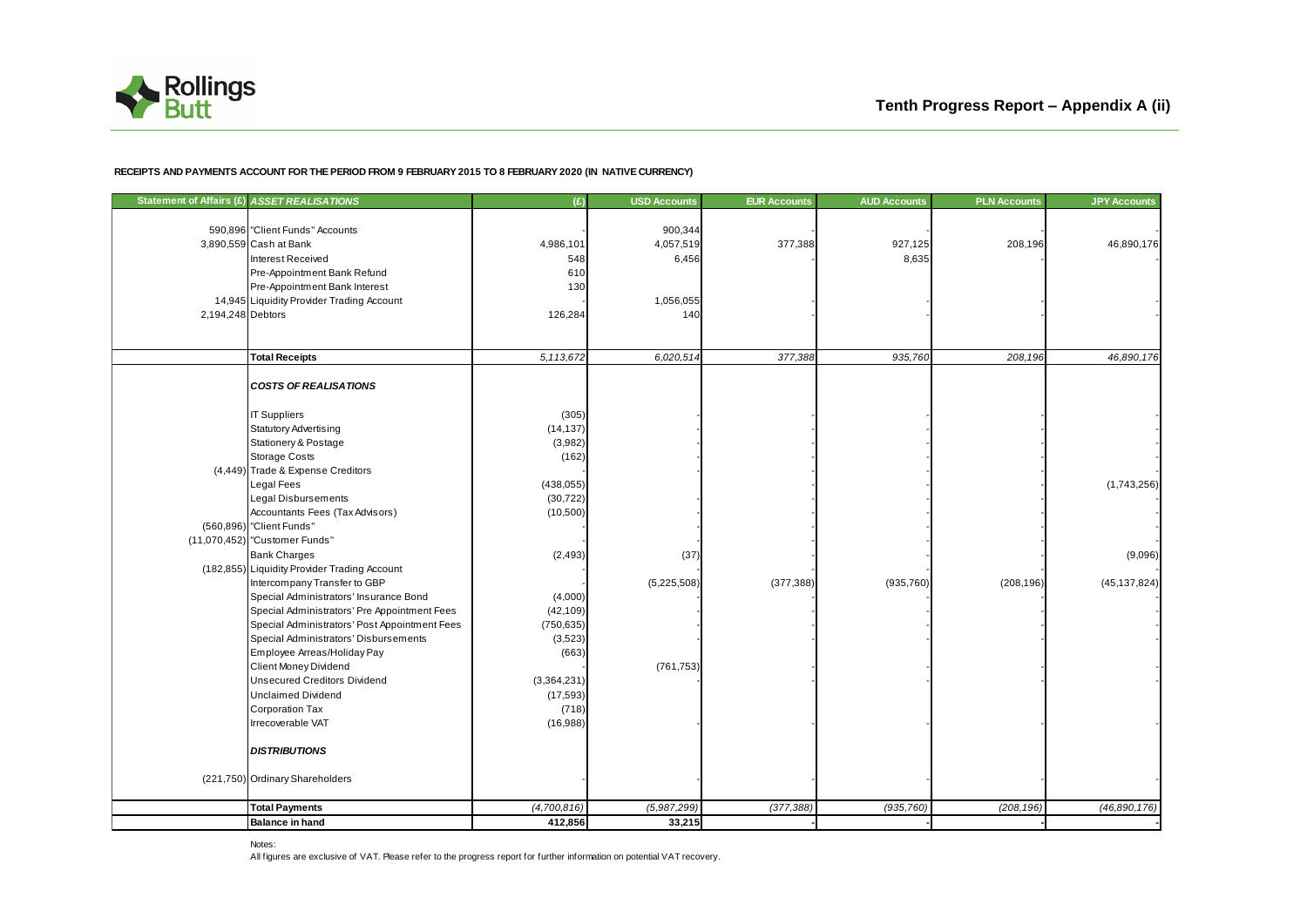

### Time Entry - Detailed SIP9 Time & Cost Summary for the period 9 August 2019 to 8 February 2020 **August 2019 Appendix B** (i)

| <b>Classification of Work Function</b> | <b>Partner</b> | <b>Manager</b> | <b>Other Senior</b> | <b>Total Hours</b> | Time Cost (£) | <b>Average Hourly</b><br>Rate (£) |
|----------------------------------------|----------------|----------------|---------------------|--------------------|---------------|-----------------------------------|
| 104 : Case Management                  | 0.00           | 1.40           | 1.10                | 2.50               | 659.00        | 263.60                            |
| 105 : Case Planning                    | 0.00           | 0.00           | 0.60                | 0.60               | 117.00        | 195.00                            |
| 106 : Maintanance Of Records           | 0.00           | 0.20           | 0.00                | 0.20               | 65.00         | 325.00                            |
| 107: Statutory Reporting               | 0.00           | 0.00           | 9.60                | 9.60               | 1,872.00      | 195.00                            |
| 109 : Review                           | 0.00           | 0.90           | 0.00                | 0.90               | 292.50        | 325.00                            |
| 112: Post Appointment Tax              | 0.80           | 1.60           | 6.50                | 8.90               | 2,207.50      | 248.03                            |
| 116 : Case Accounting                  | 0.00           | 1.00           | 4.80                | 5.80               | 1,261.00      | 217.41                            |
| 117 : Bank Reconciliations             | 0.00           | 0.00           | 2.30                | 2.30               | 392.50        | 170.65                            |
| 118 : Receipts & Payments              | 0.00           | 0.00           | 2.80                | 2.80               | 546.00        | 195.00                            |
| <b>Administration &amp; Planning</b>   | 0.80           | 5.10           | 27.70               | 33.60              | 7,412.50      | 220.61                            |
|                                        | 0.00           | 0.00           | 1.70                | 1.70               | 331.50        | 195.00                            |
| 600 : Case Specific                    |                |                |                     |                    |               |                                   |
| <b>Case Specific Matters</b>           | 0.00           | 0.00           | 1.70                | 1.70               | 331.50        | 195.00                            |
| 500 : Creditors                        | 0.30           | 0.00           | 2.50                | 2.80               | 645.00        | 230.36                            |
| 501: Communication With Creditors      | 0.30           | 0.70           | 0.00                | 1.00               | 385.00        | 385.00                            |
| 505 : Creditors Committee              | 0.00           | 0.00           | 2.40                | 2.40               | 468.00        | 195.00                            |
| Creditors                              | 0.60           | 0.70           | 4.90                | 6.20               | 1,498.00      | 241.61                            |
| 314 : Litigation                       | 2.70           | 0.00           | 0.00                | 2.70               | 1,417.50      | 525.00                            |
| <b>Realisation of Assets</b>           | 2.70           | 0.00           | 0.00                | 2.70               | 1,417.50      | 525.00                            |
| <b>Total Hours</b>                     | 4.10           | 5.80           | 34.30               | 44.20              | 10,659.50     | 241.17                            |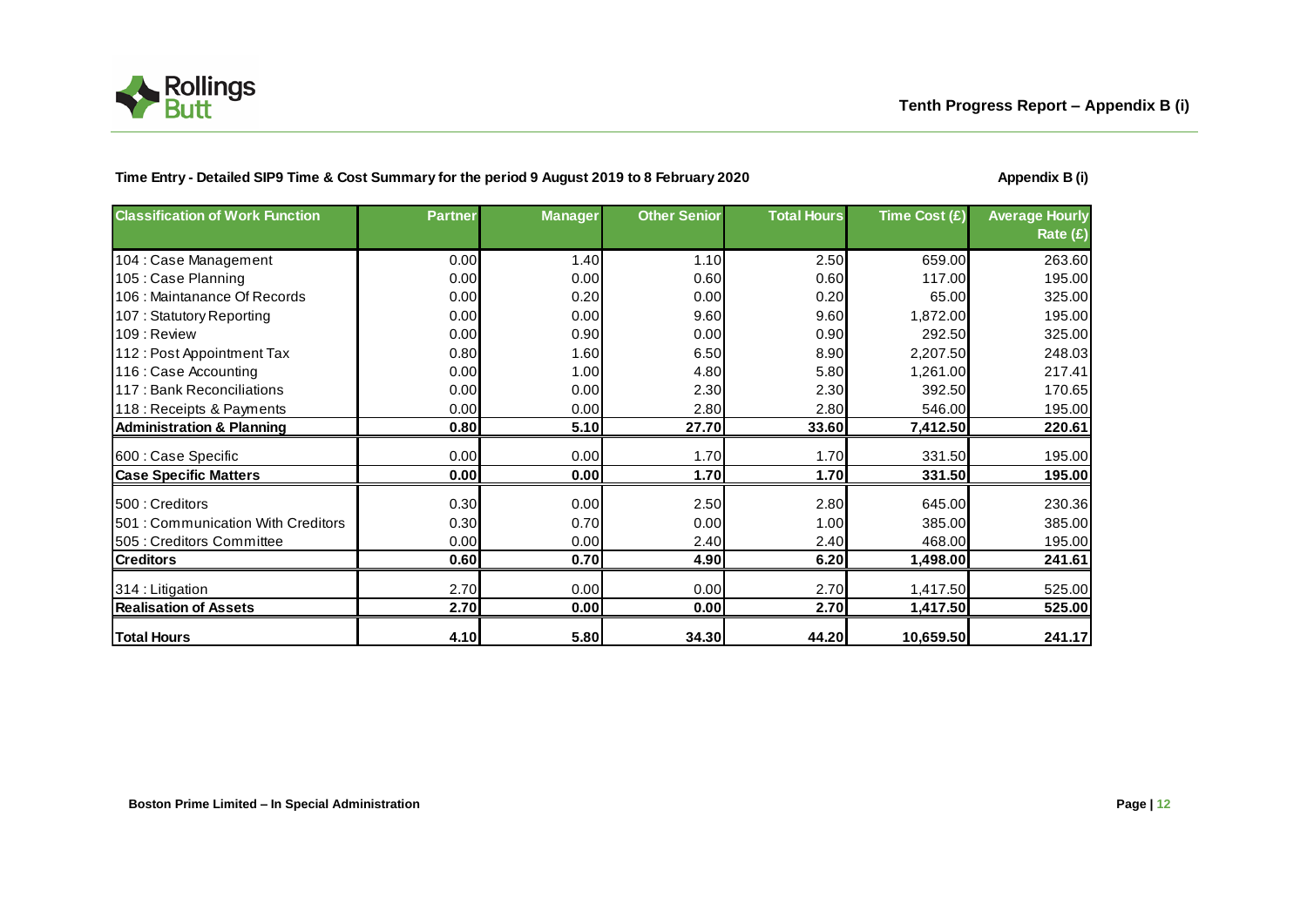

#### **Time Entry - Detailed SIP9 Time & Cost for the period 9 February 2015 to 8 February 2020 Appendix B (ii)**

| <b>Classification of Work Function</b>      | <b>Partner</b> | Manager  | <b>Associate</b> | <b>Total Hours</b> | Time Cost (£) | <b>Average Hourly</b> |
|---------------------------------------------|----------------|----------|------------------|--------------------|---------------|-----------------------|
|                                             |                |          |                  |                    |               | Rates $(E)$           |
| 100 : Administration & Planning             | 6.75           | 96.30    | 29.20            | 132.25             | 34,282.00     | 259.22                |
| 102 : Appointment                           | 1.00           | 0.00     | 0.00             | 1.00               | 420.00        | 420.00                |
| 103 : Background Information                | 6.40           | 1.60     | 8.30             | 16.30              | 4,537.00      | 278.34                |
| 104 : Case Management                       | 6.70           | 30.60    | 18.90            | 56.20              | 14,519.00     | 258.35                |
| 105 : Case Planning                         | 38.10          | 23.80    | 40.10            | 102.00             | 30,107.00     | 295.17                |
| 106 : Maintanance Of Records                | 3.00           | 4.70     | 7.10             | 14.80              | 3,531.00      | 238.58                |
| 107: Statutory Reporting                    | 28.80          | 81.20    | 205.90           | 315.90             | 67,487.75     | 213.64                |
| 108 : Statutory Compliance                  | 8.05           | 28.10    | 10.50            | 46.65              | 12,270.25     | 263.03                |
| 109 : Review                                | 0.00           | 0.90     | 0.00             | 0.90               | 292.50        | 325.00                |
| 111 : Billing                               | 0.40           | 0.50     | 11.30            | 12.20              | 2.120.00      | 173.77                |
| 112 : Post Appointment Tax                  | 17.70          | 40.50    | 87.30            | 145.50             | 32,759.50     | 225.15                |
| 115: Meetings                               | 30.25          | 6.50     | 23.60            | 60.35              | 18,792.50     | 311.39                |
| 116 : Case Accounting                       | 3.50           | 4.60     | 122.80           | 130.90             | 19,112.50     | 146.01                |
| 117 : Bank Reconciliations                  | 0.00           | 1.70     | 13.60            | 15.30              | 2,382.00      | 155.69                |
| 118 : Receipts & Payments                   | 0.00           | 29.70    | 96.20            | 125.90             | 21,656.00     | 172.01                |
| 119 : Closure                               | 0.00           | 0.50     | 0.00             | 0.50               | 135.00        | 270.00                |
| 702: Liaison With Directors                 | 2.55           | 7.30     | 0.70             | 10.55              | 3.046.00      | 288.72                |
| <b>Administration &amp; Planning</b>        | 153.20         | 358.50   | 675.50           | 1,187.20           | 267,450.00    | 225.28                |
| 600 : Case Specific                         | 78.25          | 100.20   | 87.80            | 266.25             | 74,323.00     | 279.15                |
| <b>Case Specific Matters</b>                | 78.25          | 100.20   | 87.80            | 266.25             | 74,323.00     | 279.15                |
| 316 : Client Monies                         | 81.15          | 63.00    | 39.90            | 184.05             | 60,003.00     | 326.01                |
| 317 : Customer Funds                        | 35.75          | 100.30   | 109.50           | 245.55             | 56,538.50     | 230.25                |
| 500 : Creditors                             | 50.55          | 159.80   | 433.70           | 644.05             | 126,407.00    | 196.27                |
| 501: Communication With Creditors           | 0.30           | 0.70     | 0.10             | 1.10               | 400.00        | 363.64                |
| 505 : Creditors Committee                   | 139.05         | 211.50   | 282.50           | 633.05             | 166,023.75    | 262.26                |
| 508 : Employees                             | 0.70           | 4.40     | 4.10             | 9.20               | 2,169.00      | 235.76                |
| 510 : Pre Appointment Tax                   | 4.00           | 11.30    | 3.80             | 19.10              | 5,613.50      | 293.90                |
| <b>Creditors</b>                            | 311.50         | 551.00   | 873.60           | 1,736.10           | 417,154.75    | 240.28                |
| 200 : Investigations                        | 4.80           | 8.80     | 15.60            | 29.20              | 7,342.00      | 251.44                |
| 201 : CDDA Reports                          | 4.70           | 11.40    | 27.00            | 43.10              | 9,055.50      | 210.10                |
| Investigations                              | 9.50           | 20.20    | 42.60            | 72.30              | 16,397.50     | 226.80                |
| 300 : Realisation Of Assets                 | 10.55          | 50.30    | 21.80            | 82.65              | 21,131.25     | 255.67                |
| 301 : Assets - General                      | 0.30           | 0.00     | 0.00             | 0.30               | 148.50        | 495.00                |
| 302: Identifying, Securing, Insuring Assets | 0.00           | 0.00     | 4.90             | 4.90               | 716.00        | 146.12                |
| 303: Book Debts                             | 19.30          | 53.50    | 44.60            | 117.40             | 30,428.00     | 259.18                |
| 314 : Litigation                            | 84.30          | 90.60    | 104.20           | 279.10             | 81,087.50     | 290.53                |
| <b>Realisation of Assets</b>                | 114.45         | 194.40   | 175.50           | 484.35             | 133,511.25    | 275.65                |
| 403 : Ongoing Employee Issues               | 0.00           | 0.00     | 0.40             | 0.40               | 52.00         | 130.00                |
| Trading                                     | 0.00           | 0.00     | 0.40             | 0.40               | 52.00         | 130.00                |
| <b>Total Hours</b>                          | 666.90         | 1,224.30 | 1,855.40         | 3,746.60           | 908,888.50    | 242.59                |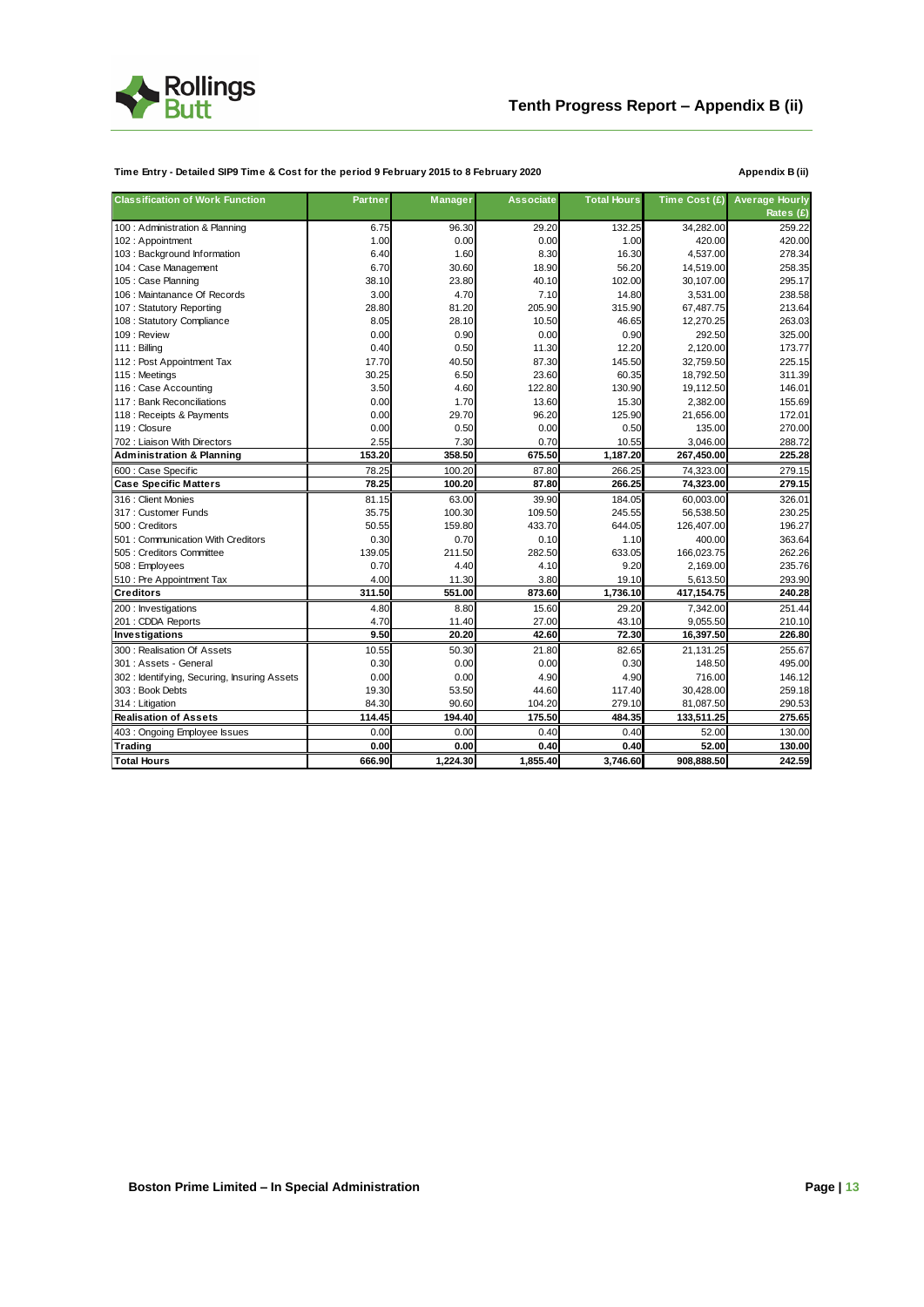

#### **Additional Information in Relation to Special Administrators' Fees Pursuant to Statement of Insolvency Practice 9**

#### **1 Policy**

Detailed below is Rollings Butt LLP's policy in relation to:

- staff allocation and the use of sub-contractors;
- professional advisers; and
- disbursements

#### *1.1 Staff Allocation and the use of Sub-contractors*

The general approach to resourcing our assignments is to allocate staff with the skills and experience to meet the specific requirements of the case.

The constitution of the case team will usually consist of a Partner, a Manager, and an Associate. The exact constitution of the case team will depend on the anticipated size and complexity of the assignment and the experience requirements of the assignment. The charge out rate schedule in section 2 below provides details of all grades of staff and their experience level.

We are not proposing to utilise the services of any sub-contractors in this case.

#### *1.2 Professional Advisers*

On this assignment, we have used the professional advisers listed below. We have also indicated alongside, the basis of our fee arrangement with them, which is subject to review on a regular basis.

| <b>Name of Professional Adviser</b>                | <b>Basis of Fee Arrangement</b>                       |
|----------------------------------------------------|-------------------------------------------------------|
| CMS Cameron Mckenna Nabarro Olswang (legal advice) | Hourly rate and disbursements                         |
| Camilleri Preziosi (legal advice)                  | Hourly rate and disbursements                         |
| Anderson Mori & Tomotsune (legal advice)           | Hourly rate and disbursements (up to a capped<br>fee) |
| Smith & Williamson                                 | Agreed rate                                           |

Our choice was based on our perception of their experience and ability to perform this type of work, the complexity and nature of the assignment and the basis of our fee arrangement with them.

#### *1.3 Disbursements*

Category 1 disbursements do not require approval by creditors. The type of disbursements that may be charged as a Category 1 disbursement to a case generally comprise of external supplies of incidental services specifically identifiable to the case, such as postage, case advertising, invoiced travel and accommodation, external printing, room hire and document storage. Also chargeable will be any properly reimbursed expenses incurred by personnel in connection with the case.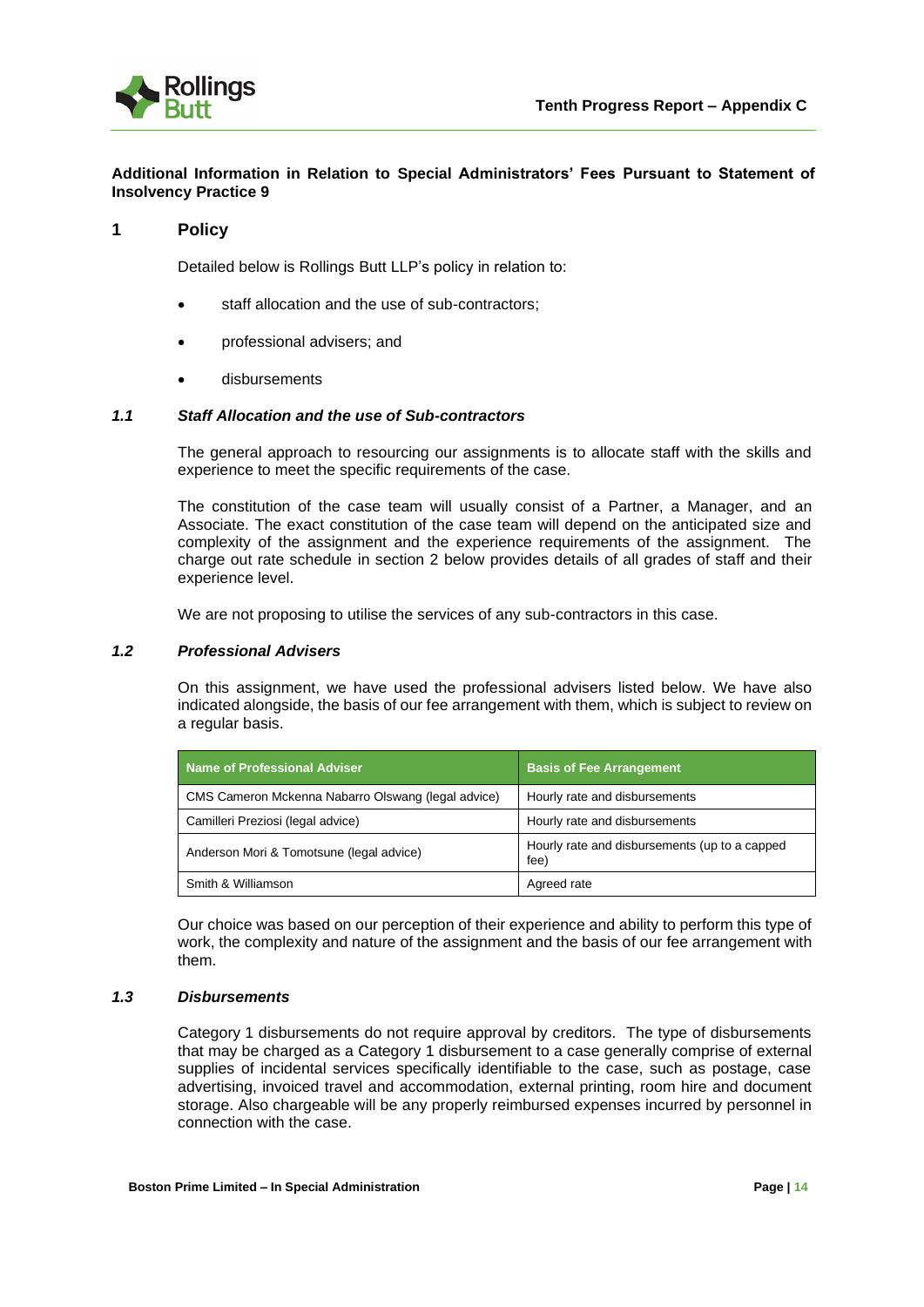

Category 2 disbursements do require approval from creditors. These are costs which are directly referable to the appointment in question but are not payments which are made to an independent third party and may include shared or allocated costs that can be allocated to the appointment on a proper and reasonable basis such as internal room hire, document storage or business mileage.

On this case, the following Category 1 and Category 2 disbursements have been incurred during the period 9 August 2019 to 8 February 2019.

| <b>Type and Purpose</b>                     | Cost(E) | VAT(E) | Total $(E)$ |
|---------------------------------------------|---------|--------|-------------|
| <b>Category 2 Disbursements</b><br>Printing | 9.15    | 1.83   | 10.98       |
| <b>Total</b>                                | 9.15    | 1.83   | 10.98       |

### **2 Charge-out Rates**

A schedule of Rollings Butt LLP's charge-out rates for this assignment effective for this period is detailed below.

|           |         | Staff Grade 1 April 2014 - 1 April 2015 - 1 April 2016 - 1 April 2018 - |         |                                                         | From 1 April |
|-----------|---------|-------------------------------------------------------------------------|---------|---------------------------------------------------------|--------------|
|           |         |                                                                         |         | 31 March 2015 31 March 2016 31 March 2018 31 March 2019 | 2019         |
| Partner   | 420     | 445                                                                     | 470     | 495                                                     | 525          |
| Manager   | 250-335 | 270-350                                                                 | 285-370 | 310-395                                                 | 265-325      |
| Associate | 110-175 | 120-190                                                                 | 130-200 | 150-225                                                 | 160-240      |

Please note that this firm records its time in minimum units of 6 minutes.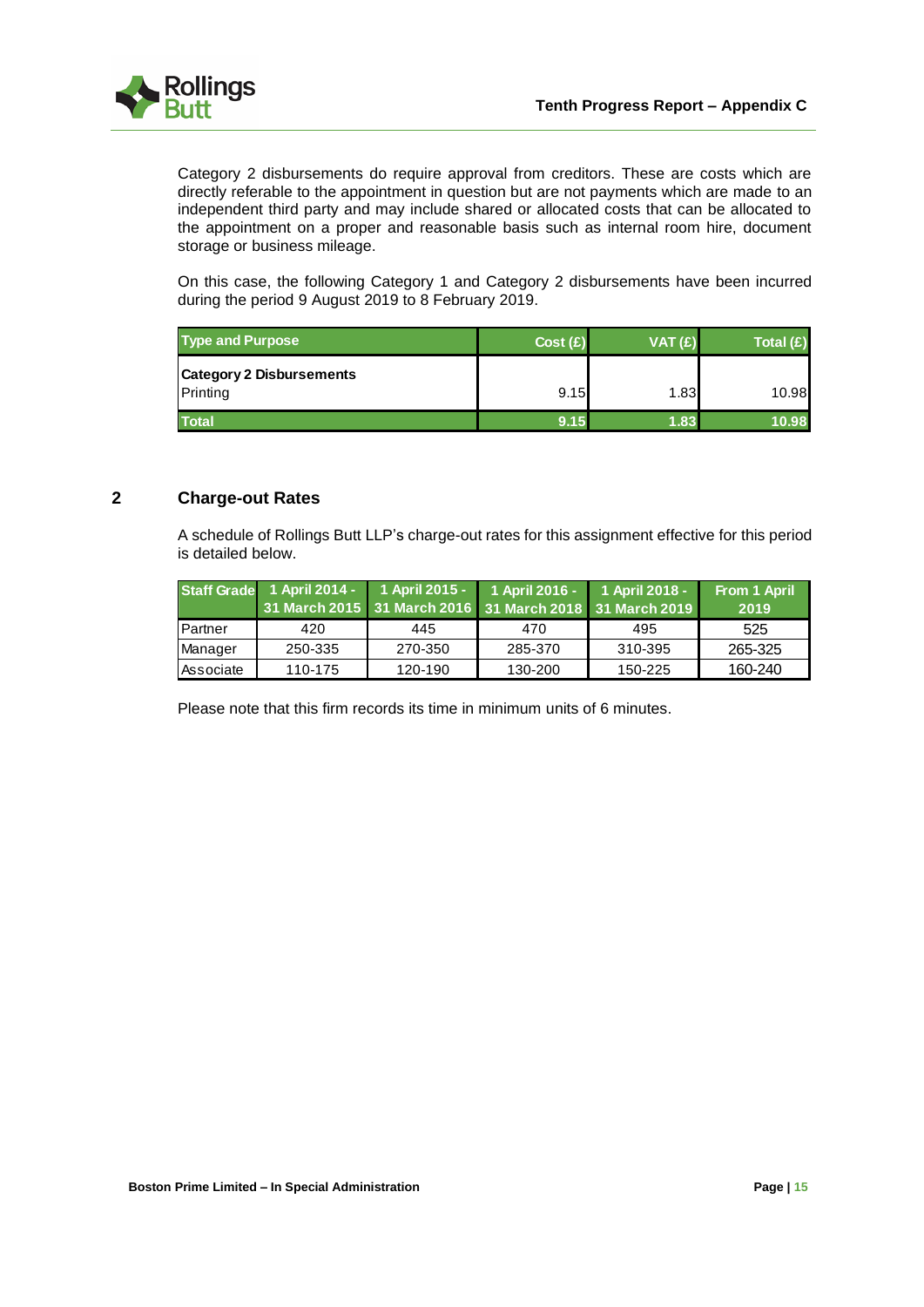

## **NARRATIVE GUIDE TO ACTIVITIES UNDERTAKEN BY THE SPECIAL ADMINISTRATORS**

#### **From 9 February 2015 to 8 February 2020**

| <b>Analysis</b><br>$\overline{\textsf{Code}}$ | <b>Description</b>                 | <b>Narrative</b>                                                                                                                                                                                                                                                                                                                                                                                                                                                                                                                                                                                |
|-----------------------------------------------|------------------------------------|-------------------------------------------------------------------------------------------------------------------------------------------------------------------------------------------------------------------------------------------------------------------------------------------------------------------------------------------------------------------------------------------------------------------------------------------------------------------------------------------------------------------------------------------------------------------------------------------------|
|                                               | <b>Administration and planning</b> |                                                                                                                                                                                                                                                                                                                                                                                                                                                                                                                                                                                                 |
| 100                                           | Administration & Planning          | • Complying with internal case management procedures; filing, status checklists, IPS (internal case<br>management system) administration, recording and analysing time incurred by the Special Administrators<br>and their staff, maintaining/completing IP records<br>• Preparation for internal and external meetings, including document production and review                                                                                                                                                                                                                               |
| 102                                           | Appointment                        | • Attending Court hearing                                                                                                                                                                                                                                                                                                                                                                                                                                                                                                                                                                       |
| 103                                           | <b>Background Information</b>      | • Retrieval of accounts and filings from Companies House and 3rd party Credit Search engines.<br>• Requesting, printing, reviewing information provided by Director and 3rd parties.<br>• Collating information relating to the Company prior to appointment, including details of assets, information<br>relating to licence agreements, relevant online material.                                                                                                                                                                                                                             |
| 104                                           | Case Management                    | • Associate, Manager and Partner Reviews of Files                                                                                                                                                                                                                                                                                                                                                                                                                                                                                                                                               |
| 105                                           | Case Planning                      | . Initial formulation and ongoing documentation of strategy to achieve special administration objectives<br>• Consultation and ongoing correspondence with regulatory bodies (FCA and FSCS) to ensure strategy is<br>appropriate<br>• Ongoing consultation with legal advisors to ensure process and strategy are appropriate<br>. Internal staff briefings and discussions relating to the progress of the case<br>• Review of case workstreams to ensure appropriate staff assigned to appropriate tasks<br>• Planning of future tasks necessary to achieve special administration objectives |
| 106                                           | Maintenance of Records             | • Maintaining and amending IPS records                                                                                                                                                                                                                                                                                                                                                                                                                                                                                                                                                          |
| 107                                           | <b>Statutory Reporting</b>         | • Drafting and amending the initial proposals<br>• Preparation and maintenance of receipts and payments accounts<br>• Drafting and preparing 6 monthly progress reports                                                                                                                                                                                                                                                                                                                                                                                                                         |
| <b>Analysis</b><br>Code                       | <b>Description</b>                 | <b>Narrative</b>                                                                                                                                                                                                                                                                                                                                                                                                                                                                                                                                                                                |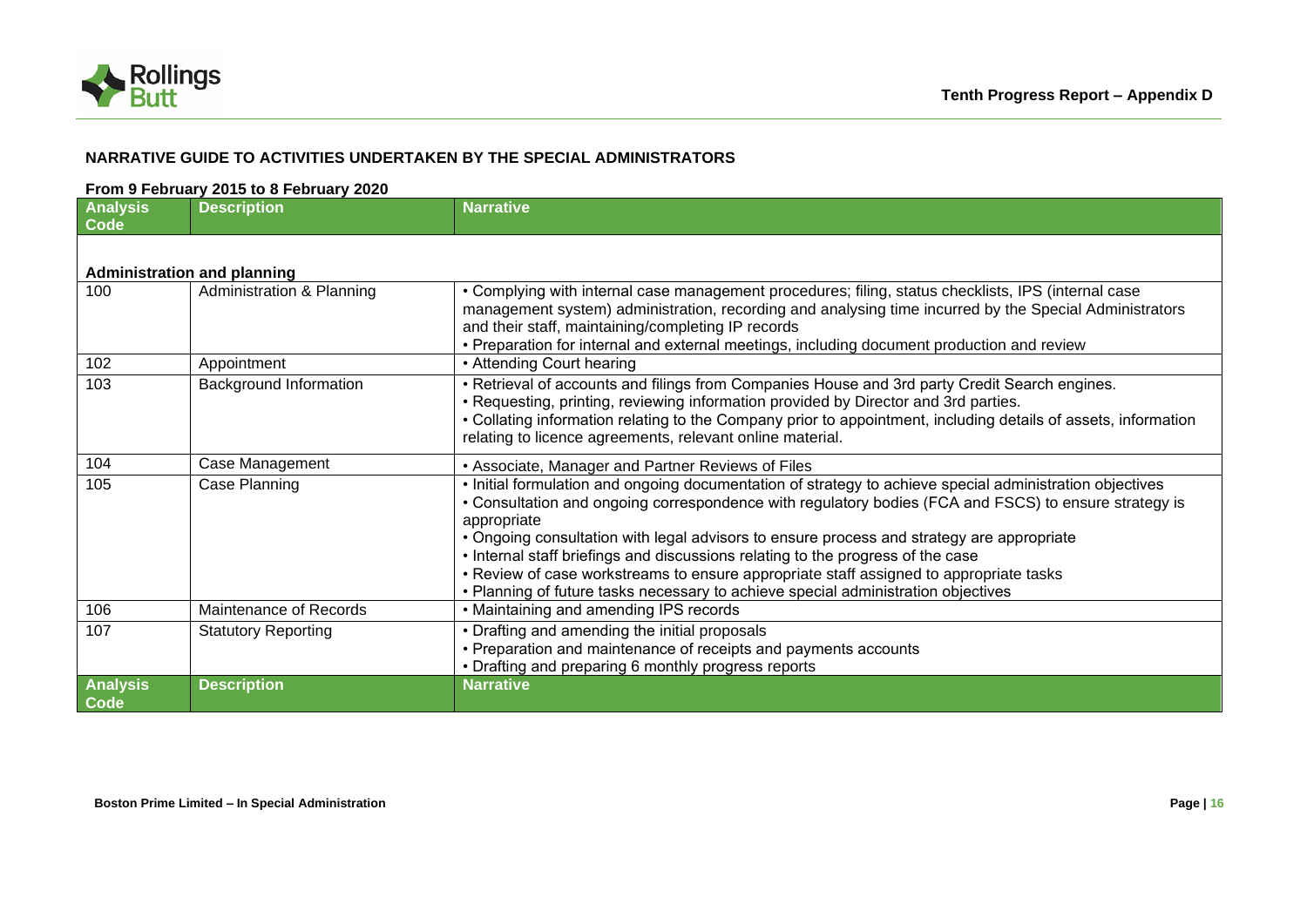

| 108 | <b>Statutory Compliance</b> | • Gathering of initial information to enable statutory filing and reporting to be completed, including creditor<br>details, management accounts for Statement of affairs, details of assets/cash at bank<br>. Initial notifications to the Registrar of Companies, Creditors, Shareholders, Directors, Court, FCA and FSCS<br>• Advertisements in London Gazette and additional press as necessary<br>• Review of Statement of Affairs and filing with the Registrar of Companies<br>. Initial statutory bonding and regular checks for adequacy<br>. Ensuring compliance with all relevant regulation and legislation within statutory periods including adherence<br>to The Investment Bank Special Administration Regulations 2011 and (England & Wales) Rules 2011. |
|-----|-----------------------------|-------------------------------------------------------------------------------------------------------------------------------------------------------------------------------------------------------------------------------------------------------------------------------------------------------------------------------------------------------------------------------------------------------------------------------------------------------------------------------------------------------------------------------------------------------------------------------------------------------------------------------------------------------------------------------------------------------------------------------------------------------------------------|
| 111 | <b>Billing</b>              | • Analysis of Work in Progress<br>• Raising Rollings Butt LLP Invoices as and when approved by the creditors' committee                                                                                                                                                                                                                                                                                                                                                                                                                                                                                                                                                                                                                                                 |
| 112 | Post Appointment Tax        | . Initial information gathering relating to the Company's tax position<br>• Correspondence relating to post-appointment VAT, PAYE and Corporation Tax<br>. Initial notification and subsequent communications to/from HM Revenue & Customs<br>• Submission of relevant returns and ensuring all post-appointment liabilities are accounted for                                                                                                                                                                                                                                                                                                                                                                                                                          |
| 115 | Meetings                    | • Preparation of documents for initial creditors' meeting, agendas                                                                                                                                                                                                                                                                                                                                                                                                                                                                                                                                                                                                                                                                                                      |
| 116 | Case Accounting             | . Initial set-up and ongoing administration of special administration bank accounts<br>• Processing of receipts and payments<br>• Maintenance of IPS cash book<br>• Correspondence with banks in respect of holding funds in specific currencies<br>• Correspondence with banks in order to place funds into interest bearing accounts                                                                                                                                                                                                                                                                                                                                                                                                                                  |
| 117 | <b>Bank Reconciliations</b> | • Reconciling IPS and bank accounts                                                                                                                                                                                                                                                                                                                                                                                                                                                                                                                                                                                                                                                                                                                                     |
| 118 | Receipts & Payments         | • Preparing and processing R&P accounts for creditors' committee and progress reports.                                                                                                                                                                                                                                                                                                                                                                                                                                                                                                                                                                                                                                                                                  |
| 119 | Closure                     | • Discussing the sending of a resolution to the creditors' committee                                                                                                                                                                                                                                                                                                                                                                                                                                                                                                                                                                                                                                                                                                    |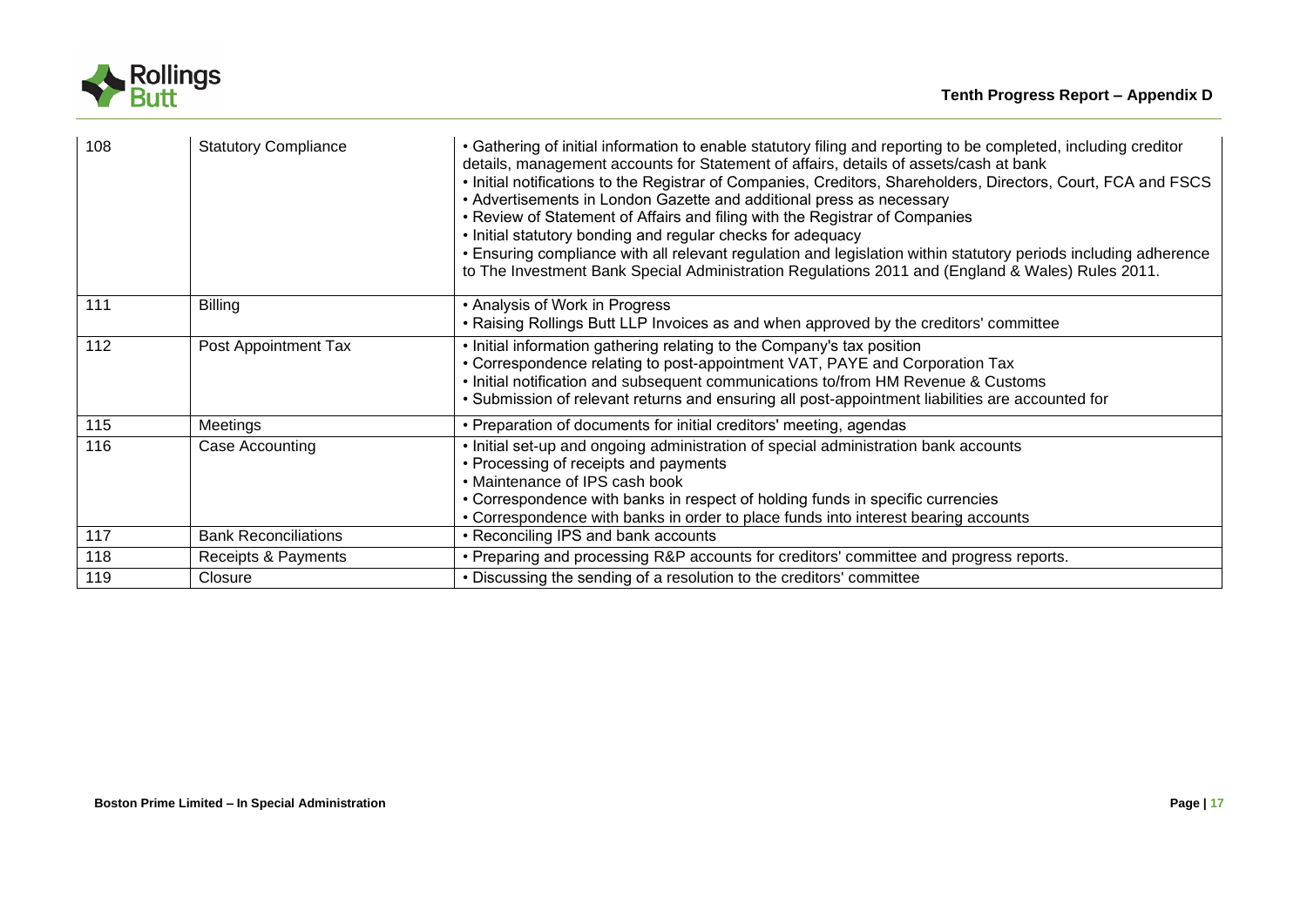

| <b>Analysis</b><br>Code | <b>Description</b>            | <b>Narrative</b>                                                                                                                                                                                                                                                                                                                                             |
|-------------------------|-------------------------------|--------------------------------------------------------------------------------------------------------------------------------------------------------------------------------------------------------------------------------------------------------------------------------------------------------------------------------------------------------------|
| 702                     | <b>Liaison With Directors</b> | • Email/telephone correspondence with the Director relating to the Company<br>. Information requests from the Director relating to the Company and/or third parties.<br>• Email/telephone correspondence in respect of payments made to other group entities and third parties,<br>including details of both cash movements and liquidity provider movements |
|                         |                               |                                                                                                                                                                                                                                                                                                                                                              |
| <b>Case Specific</b>    |                               |                                                                                                                                                                                                                                                                                                                                                              |
| 600                     | Case Specific                 | • Correspondence/Emails/Phone calls regarding retrieval of data from Forexware                                                                                                                                                                                                                                                                               |
|                         |                               | • Collating information received from Forexware                                                                                                                                                                                                                                                                                                              |
|                         |                               | • Legal correspondence regarding retrieval of data from Forexware                                                                                                                                                                                                                                                                                            |
|                         |                               | • Correspondence with legal advisors of BT Prime                                                                                                                                                                                                                                                                                                             |
|                         |                               | • Correspondence regarding consideration of need to seek recognition of Special Administration in other<br>jurisdictions.                                                                                                                                                                                                                                    |
|                         |                               | • Review of licencing agreements with Forexware                                                                                                                                                                                                                                                                                                              |
|                         |                               | • Investigations and discussions regarding trading data platform, feasibility of data retrieval, and general<br>access to "back office" systems                                                                                                                                                                                                              |
|                         |                               | • Correspondence with liquidity providers regarding licenses and data retrieval                                                                                                                                                                                                                                                                              |
|                         |                               | • Correspondence with the FCA regarding the cancellation of part 4a permissions                                                                                                                                                                                                                                                                              |
| <b>Creditors</b>        |                               |                                                                                                                                                                                                                                                                                                                                                              |
| 316                     | <b>Client Monies</b>          | • Correspondence relating to monies covered by FCA CASS rules as detailed in customer terms and                                                                                                                                                                                                                                                              |
|                         |                               | conditions                                                                                                                                                                                                                                                                                                                                                   |
|                         |                               | • Reconciling segregated client balances with Company records                                                                                                                                                                                                                                                                                                |
|                         |                               | • Establishing the status of monies held by the Company in accordance with FCA CASS rules.                                                                                                                                                                                                                                                                   |
|                         |                               | . Discussions with Counsel and CMS McKenna in respect of client monies and pooled funds as per FCA                                                                                                                                                                                                                                                           |
|                         |                               | CASS rules.                                                                                                                                                                                                                                                                                                                                                  |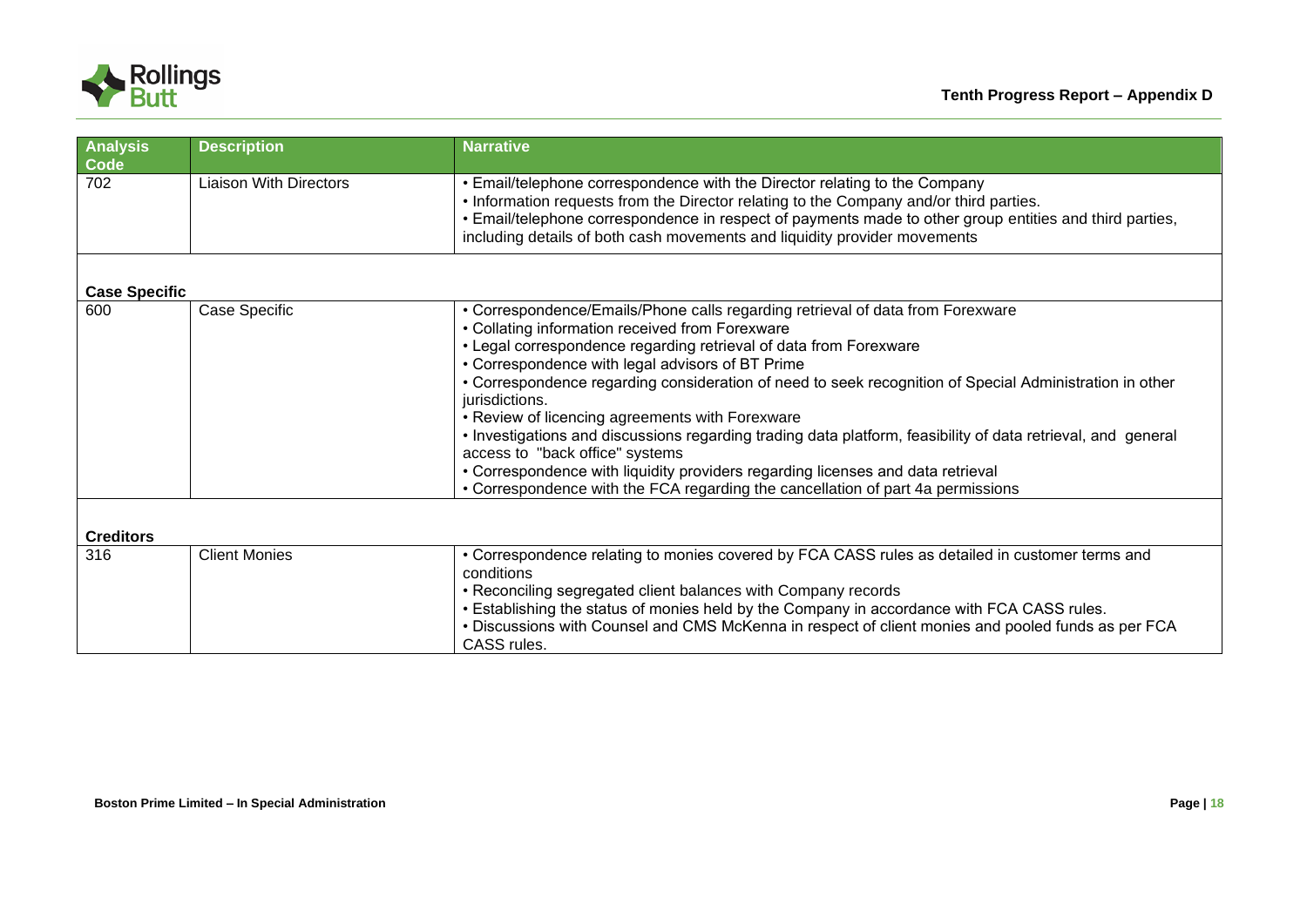

| <b>Analysis</b><br>Code | <b>Description</b>         | <b>Narrative</b>                                                                                                                                                                                                                                                                                                                                                                                                                                                                                                                                                                                                                                                                                          |
|-------------------------|----------------------------|-----------------------------------------------------------------------------------------------------------------------------------------------------------------------------------------------------------------------------------------------------------------------------------------------------------------------------------------------------------------------------------------------------------------------------------------------------------------------------------------------------------------------------------------------------------------------------------------------------------------------------------------------------------------------------------------------------------|
| 317                     | <b>Customer Funds</b>      | • Collation and review of information on client positions<br>• Review of close out positions<br>• Review of claims information provided by customers<br>• Review of customer terms and conditions                                                                                                                                                                                                                                                                                                                                                                                                                                                                                                         |
| 500                     | <b>Creditors</b>           | • Initial notifications to Creditors<br>• Creation of web portal to provide general creditor information<br>• Creation of documentation to be uploaded to web portal<br>. Investigation work to establish accurate creditor postal and email addresses<br>• Responses to general creditor queries to boston.prime@rollingsbutt.com<br>• Administration of web portal and boston.prime@rollingsbutt.com<br>• Preparation of documentation and venue for initial creditors' meeting<br>• Collating information from clients and creditors in anticipation of adjudicating claims and future distributions<br>• Processing and recording client and creditor claims in accordance with internal requirements |
| 505                     | <b>Creditors Committee</b> | • Correspondence with creditors' committee<br>• Attendance at creditors' committee meetings<br>• Preparation of documentation for Committee meetings                                                                                                                                                                                                                                                                                                                                                                                                                                                                                                                                                      |
| 508                     | <b>Employees</b>           | • Correspondence with former employees of the Company<br>• Answering queries regarding the status of the Company and their employment<br>. Managing employee claims in relation to potential arrears of pay, redundancy, holiday pay, PILON etc                                                                                                                                                                                                                                                                                                                                                                                                                                                           |
| 510                     | Pre-Appointment Tax        | • Liaising with pre-appointment accountants to establish tax position of Company<br>• Reconciliation of pre-appointment HMRC claims<br>• Gathering information from HMRC relating to outstanding balances due for pre-appointment tax periods<br>• Filing any returns due for pre-appointment period                                                                                                                                                                                                                                                                                                                                                                                                      |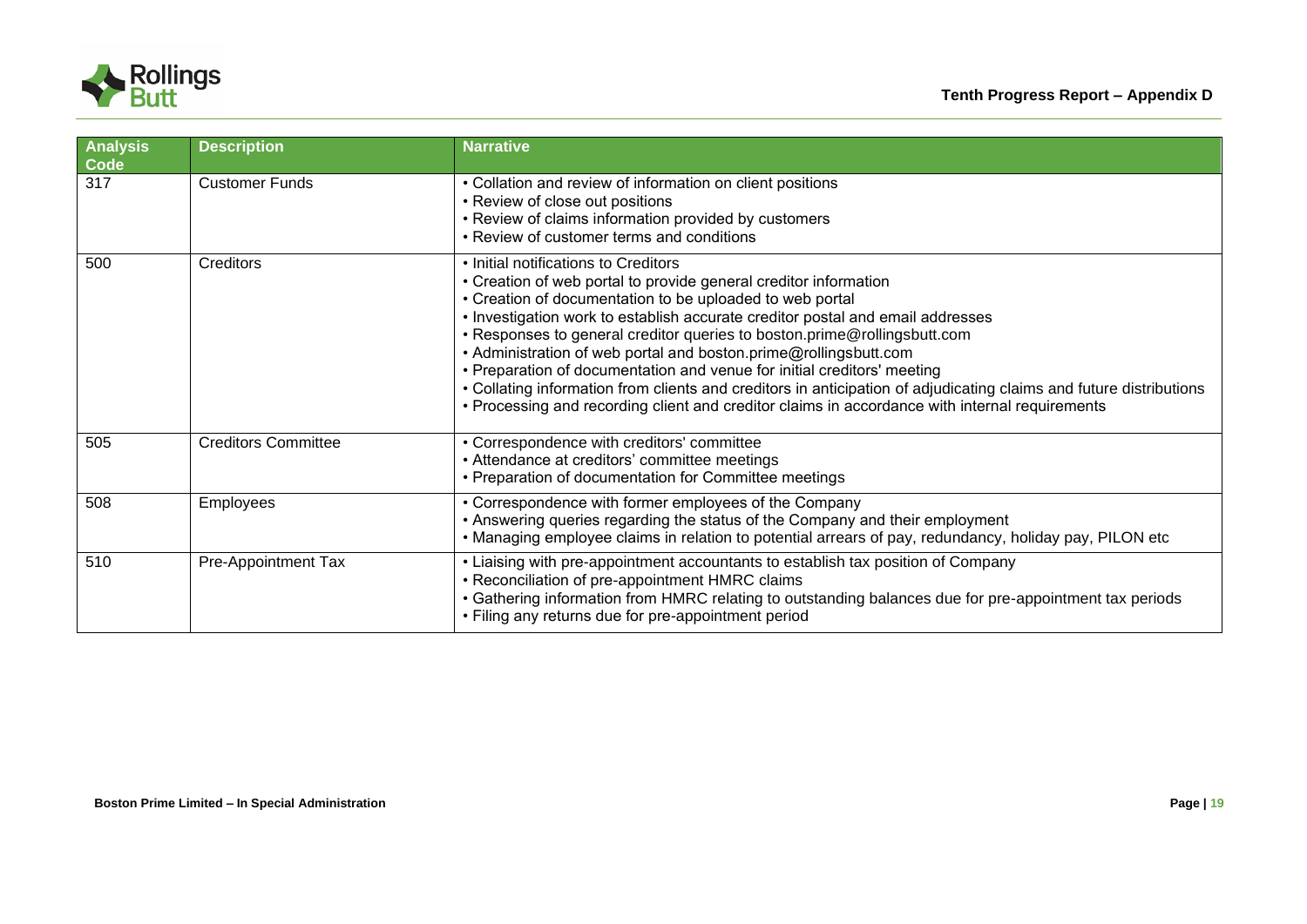

| <b>Analysis</b><br>Code      | <b>Description</b>                        | <b>Narrative</b>                                                                                                                                                                                                                                                                                                                                                                                                                                                     |
|------------------------------|-------------------------------------------|----------------------------------------------------------------------------------------------------------------------------------------------------------------------------------------------------------------------------------------------------------------------------------------------------------------------------------------------------------------------------------------------------------------------------------------------------------------------|
| Investigations               |                                           |                                                                                                                                                                                                                                                                                                                                                                                                                                                                      |
| 200                          | Investigations                            | • Correspondence with director and former directors regarding obligations to file CDDA report<br>• Review of information provided by Director and former directors<br>• Investigatory work required for the completion of CDDA reports                                                                                                                                                                                                                               |
| 201                          | <b>CDDA Reports</b>                       | • Drafting and filing of CDDA report                                                                                                                                                                                                                                                                                                                                                                                                                                 |
| <b>Realisation of Assets</b> |                                           |                                                                                                                                                                                                                                                                                                                                                                                                                                                                      |
| 300                          | <b>Realisation Of Assets</b>              | . Initial correspondence notifying banks of special administration and requirement to freeze all funds<br>• Correspondence with banks to retrieve funds held by the Company<br>• Reconciling funds received to funds believed to be held<br>• Legal correspondence to retrieve funds from Japanese bank<br>• Submitting and reviewing claim in class action against one of the Company's former liquidity providers                                                  |
| 302                          | Identifying, Securing, Insuring<br>Assets | • Initial notification to insurers to provide open cover<br>• Review of Company's previous insurance provisions<br>• Ongoing correspondence with insurers regarding potential insurance for Company assets                                                                                                                                                                                                                                                           |
| 303                          | <b>Book Debts</b>                         | • Initial notification to debtors of the special administration<br>• Investigation into nature of relationship with Company<br>• Reconciling Company records with debtor records<br>• Legal correspondence regarding debtors<br>• Correspondence relating to retrieval of balances due from debtors<br>• Reconciliation of received funds with Company records<br>• Consultation with legal advisers in respect of potential future litigation against third parties |
| 314                          | Litigation                                | • Correspondence with CMS Cameron McKenna Nabarro Olswang LLP and Camilleri Preziosi in respect of<br>litigation against third parties<br>• Preparing and reviewing documents for court application and court hearings<br>• Attending court hearings in Malta                                                                                                                                                                                                        |
| <b>Analysis</b><br>Code      | <b>Description</b>                        | <b>Narrative</b>                                                                                                                                                                                                                                                                                                                                                                                                                                                     |